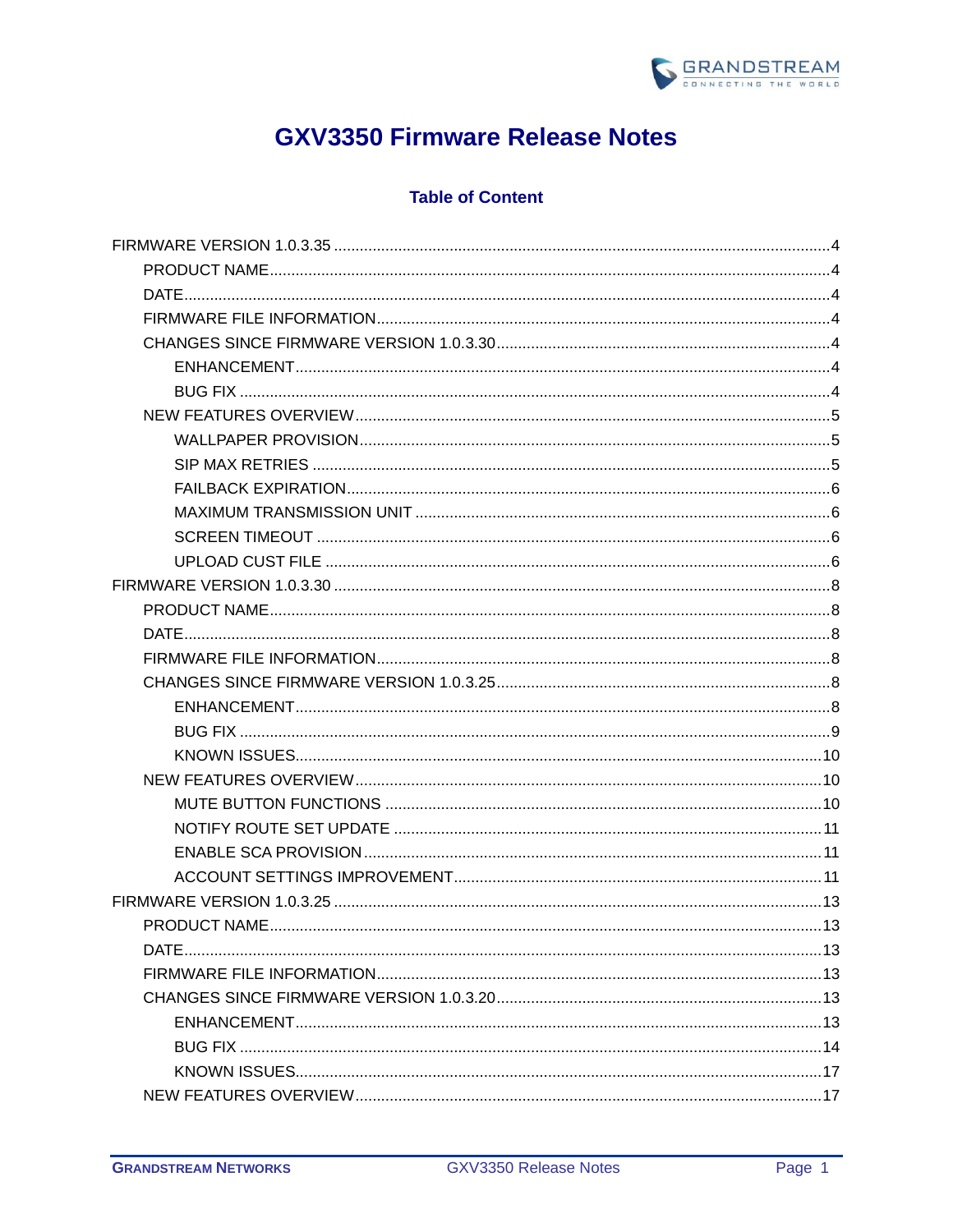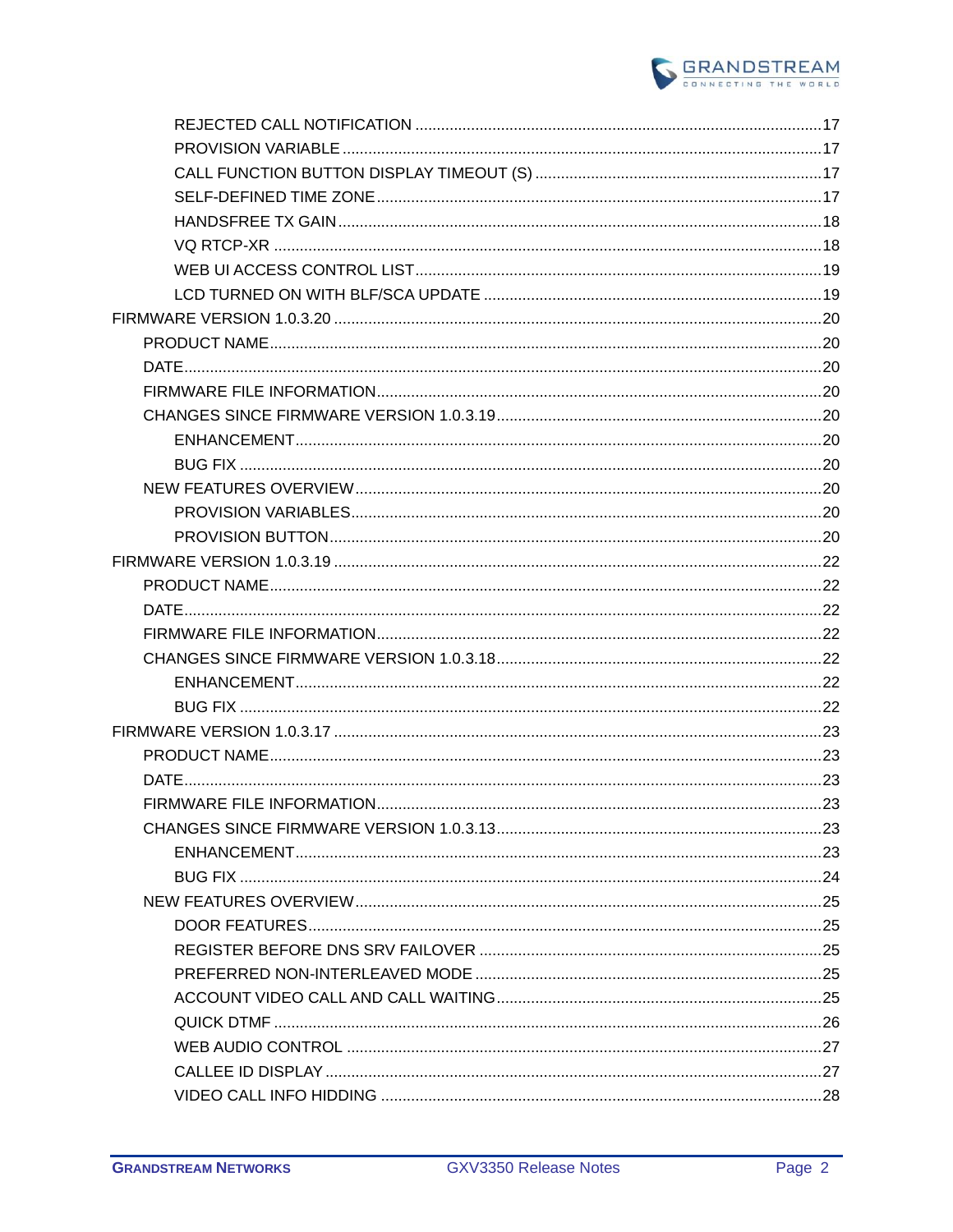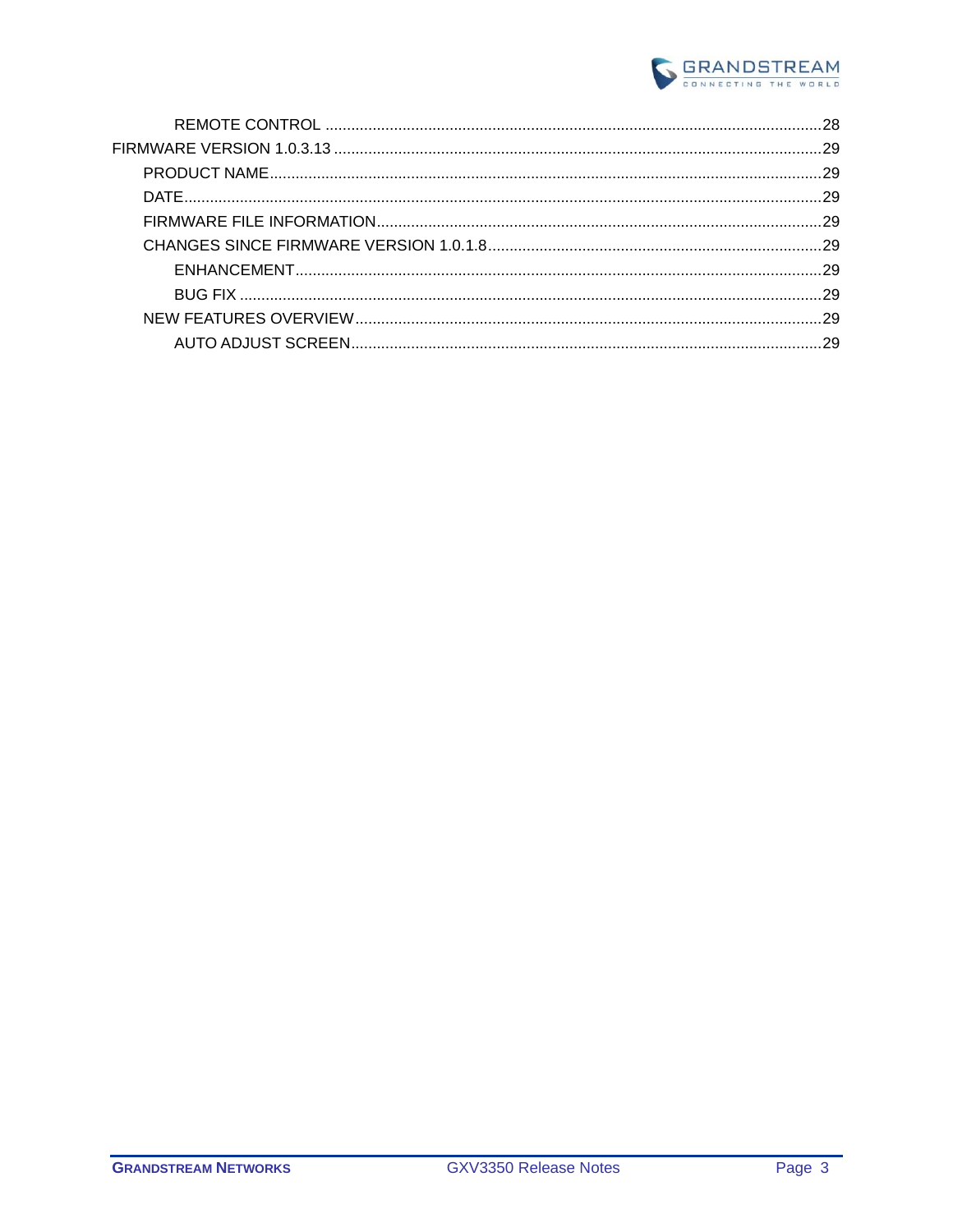

## <span id="page-3-1"></span><span id="page-3-0"></span>**PRODUCT NAME**

GXV3350

# <span id="page-3-2"></span>**DATE**

12/01/2021

## <span id="page-3-3"></span>**FIRMWARE FILE INFORMATION**

• GXV3350 firmware file name: gxv3350fw.bin

MD5: 7ff554ac323c30ae8197b9ddba3dbdf0

## <span id="page-3-4"></span>**CHANGES SINCE FIRMWARE VERSION 1.0.3.30**

## <span id="page-3-5"></span>**ENHANCEMENT**

- Supported provision a wallpaper via a URL. [\[WALLPAPER PROVISION\]](#page-4-1)
- Added "Maximum Number of SIP Request Retries" settings when DNS mode is SRV. [\[SIP MAX](#page-4-2)  **RETRIESI**
- Added "Failback Expiration" settings when DNS SRV Failover Mode is Failback. [\[FAILBACK](#page-5-0)  [EXPIRATION\]](#page-5-0)
- Supported maximum transmission unit (MTU) settings. [\[MAXIMUM TRANSMISSION UNIT\]](#page-5-1)
- Supported uploading GUI customization file from web UI. [\[UPLOAD CUST FILE\]](#page-5-3)
- Integrated with GS Affinity tool.
- Supported "Screen Timeout" and "Screensaver Timeout" settings from web UI -> System Settings -> Preferences page. [\[SCREEN TIMEOUT\]](#page-5-2)
- Supported maximum transmission unit (MTU) settings. [\[MAXIMUM TRANSMISSION UNIT\]](#page-5-1)
- Supported searching Contact by pinyin for matching Chinese.
- Supported accessing firmware version via SDK.
- Added prompt when loading a large size recording file.
- <span id="page-3-6"></span>• Improved recording would not enter screensaver display.

#### **BUG FIX**

- Fixed manual upgrade does not take effect immediately if automatic upgrade is enabled.
- Fixed memory leak in license API.
- Fixed display issue in multiple languages.
- Fixed imported xml contacts does not match the related account in the exported one.
- Fixed device does not download contact from provision.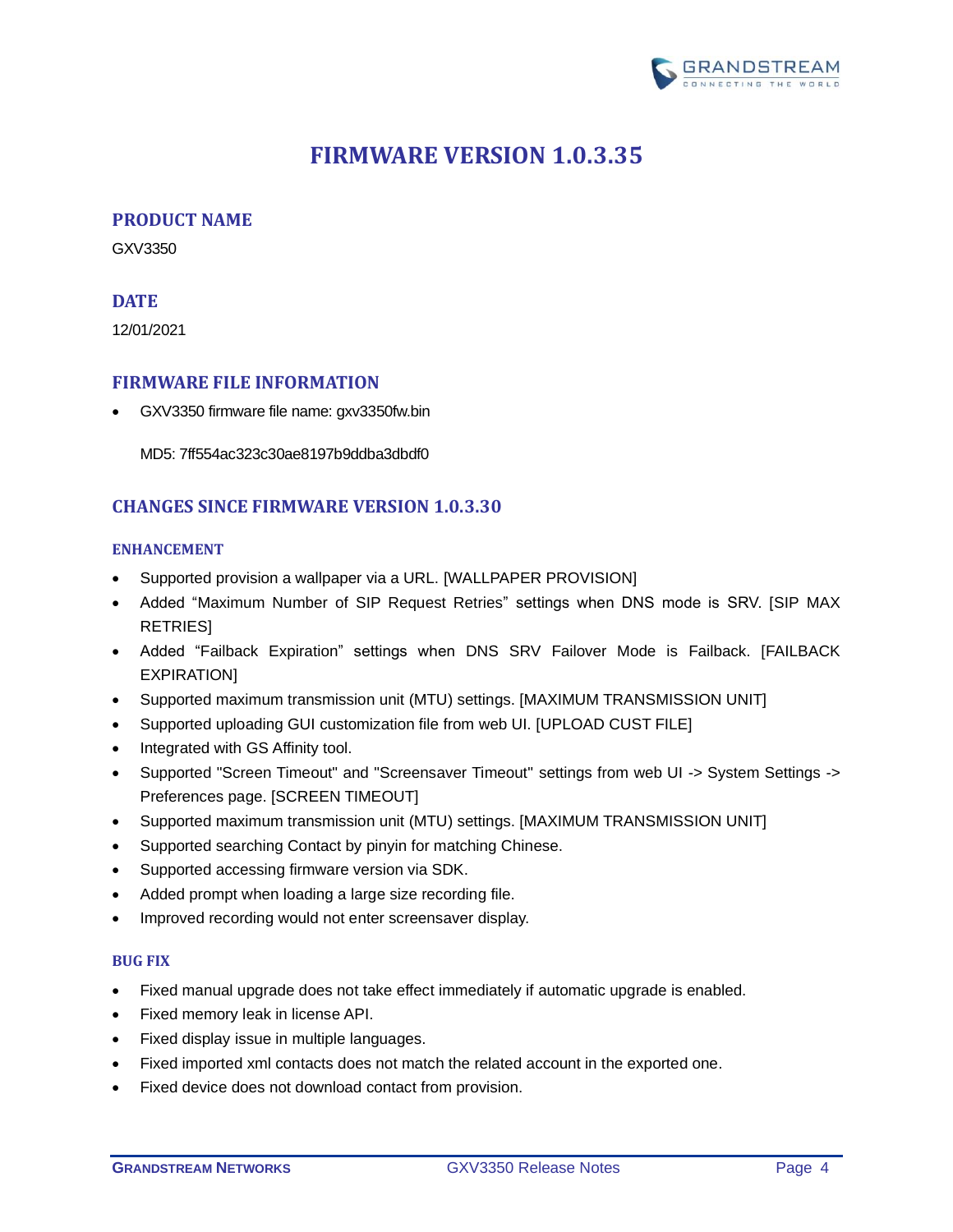

- Fixed GUI config tool does not apply the changes.
- Fixed OpenVPN expert mode uploading files issue.
- Fixed search issue in Weather app.
- Fixed call block does not work on IP.
- Fixed some issues in Recorder app.
- Fixed CUST file is not applied issue.
- Fixed VoIP network issues when using different networks for data and VoIP calls.
- Fixed some tooltips on web UI.
- Fixed device fails to call after the call time exceeds DNS SRV failback timeout.
- Fixed device has one-way audio in an IP call using OpenVPN.
- Fixed Programmable Key issues such as crash issue when monitoring 20 extensions, saving a new key will return to desktop.
- <span id="page-4-0"></span>• Fixed device cannot connect to 802.1x network.

## **NEW FEATURES OVERVIEW**

This section lists major new features and describes how to use it from the user's point of view.

#### <span id="page-4-1"></span>**WALLPAPER PROVISION**

This allows the user to enable/disable to use wallpaper from a URL. The settings are under LCD -> Settings -> Display -> "Using Server Wallpaper" and "Server Wallpaper Path". P-value is P2916 (alias: lcd.wallpaper.source) and P2917 (alias: lcd.wallpaper.serverPath).

| <b>Display</b>                | 삩<br>17:48<br>POE                   |
|-------------------------------|-------------------------------------|
| <b>Display</b>                |                                     |
| Screen saver                  | Screensaver                         |
| Font size                     | Default                             |
| <b>Using Server Wallpaper</b> |                                     |
| Server Wallpaper Path         | http://www.grandstream.com/provisio |

#### <span id="page-4-2"></span>**SIP MAX RETRIES**

This setting configures the maximum number of retries for the device to send requests to the server. In DNS SRV configuration, if the destination address does not respond, all request messages are resent to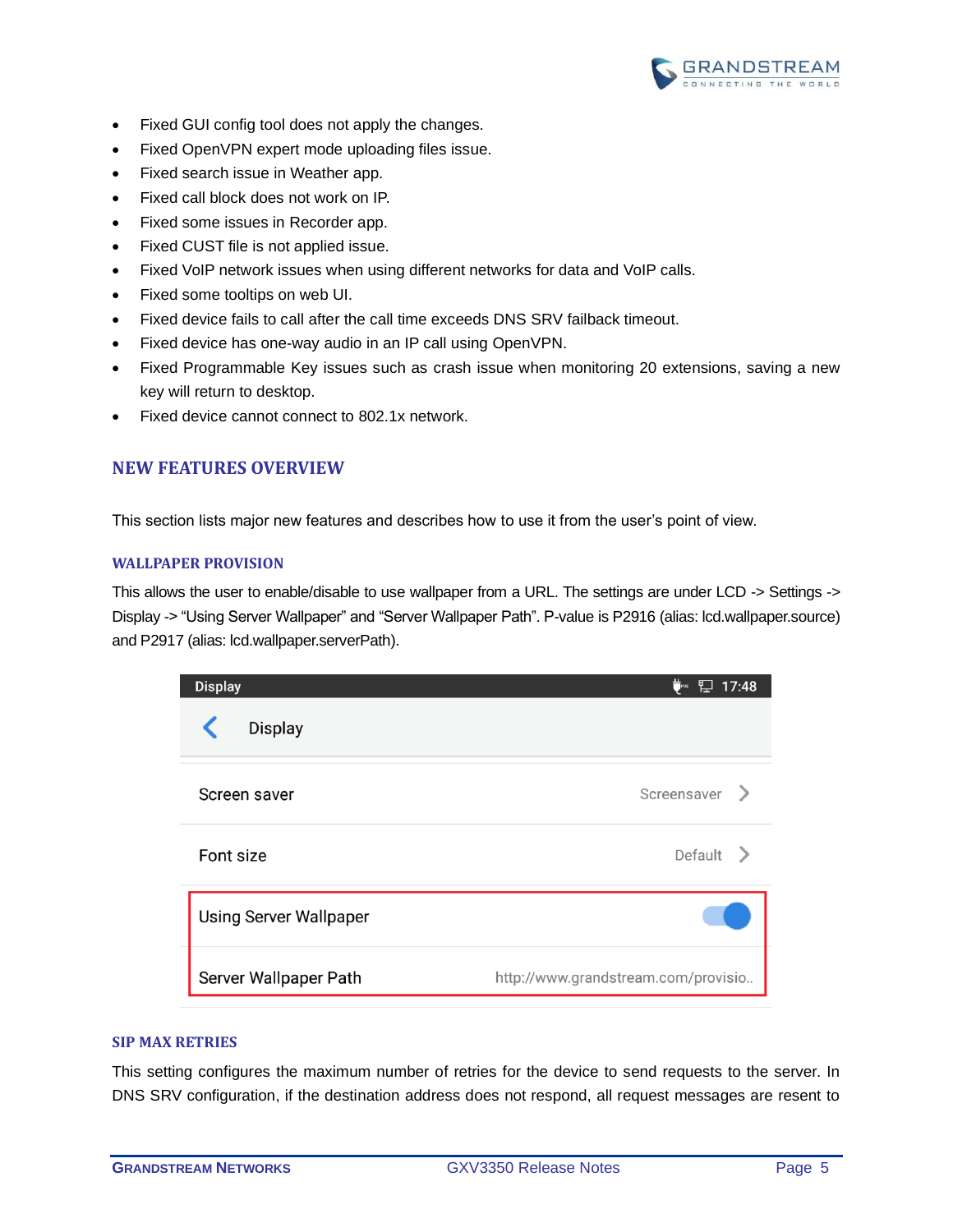

the same address according to the configured retry times. Valid range: 1-10. P-values: 60055, 60155, 60255, 60355, 60455, 60555, 60655, 60755, 60855, 60955, 61055, 61155, 61255, 61355, 61455, 61555.

| DNS Mode ②                              | NAPTR/SRV |
|-----------------------------------------|-----------|
| Maximum Number of SIP Request Retries ② |           |

### <span id="page-5-0"></span>**FAILBACK EXPIRATION**

This setting configures the duration (in minutes) since failover to the current SIP server or Outbound Proxy before making failback attempts to the primary SIP server or Outbound Proxy. Valid range: 1 – 64800. P-values: 60056, 60156, 60256, 60356, 60456, 60556, 60656, 60756, 60856, 60956, 61056, 61156, 61256, 61356, 61456, 61556.

| DNS SRV Failover Mode ②   | Failback follows failback expiration timer |  |
|---------------------------|--------------------------------------------|--|
| Failback Expiration (m) ② | 60                                         |  |

#### <span id="page-5-1"></span>**MAXIMUM TRANSMISSION UNIT**

The feature configures the MTU in bytes. The setting is under web UI -> Network Settings -> Advanced Network Settings. P-value is P244, valid range: 576 – 1500.

| Maximum Transmission Unit (MTU) ② |  |
|-----------------------------------|--|
|-----------------------------------|--|

#### <span id="page-5-2"></span>**SCREEN TIMEOUT**

The feature configures the timeout interval of the LCD backlight or screensaver. It is in web UI -> System Settings -> Preferences -> LCD & LED Management. Screen Timeout - P1412, Screensaver Timeout – P1413.

| Screen Timeout (?)    | 2 Minutes  |  |
|-----------------------|------------|--|
| Screensaver Timeout ② | 15 seconds |  |

#### <span id="page-5-3"></span>**UPLOAD CUST FILE**

The feature allows the user to upload GUI customization file from web UI. The cust file should be generated via GUI Customization Web Tool.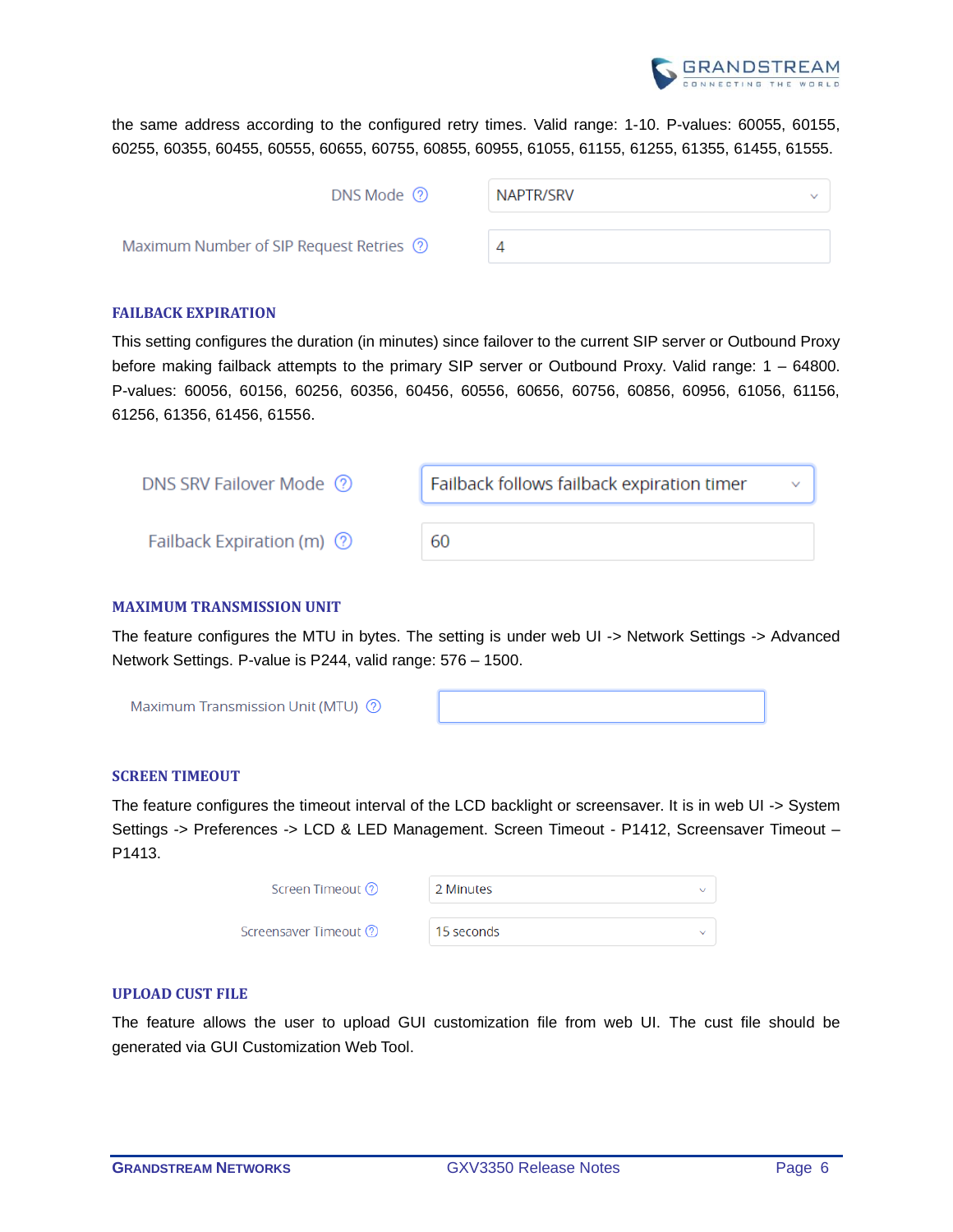

Configure Manually

Upload GUI Customization File 2

**∆** Browse **●**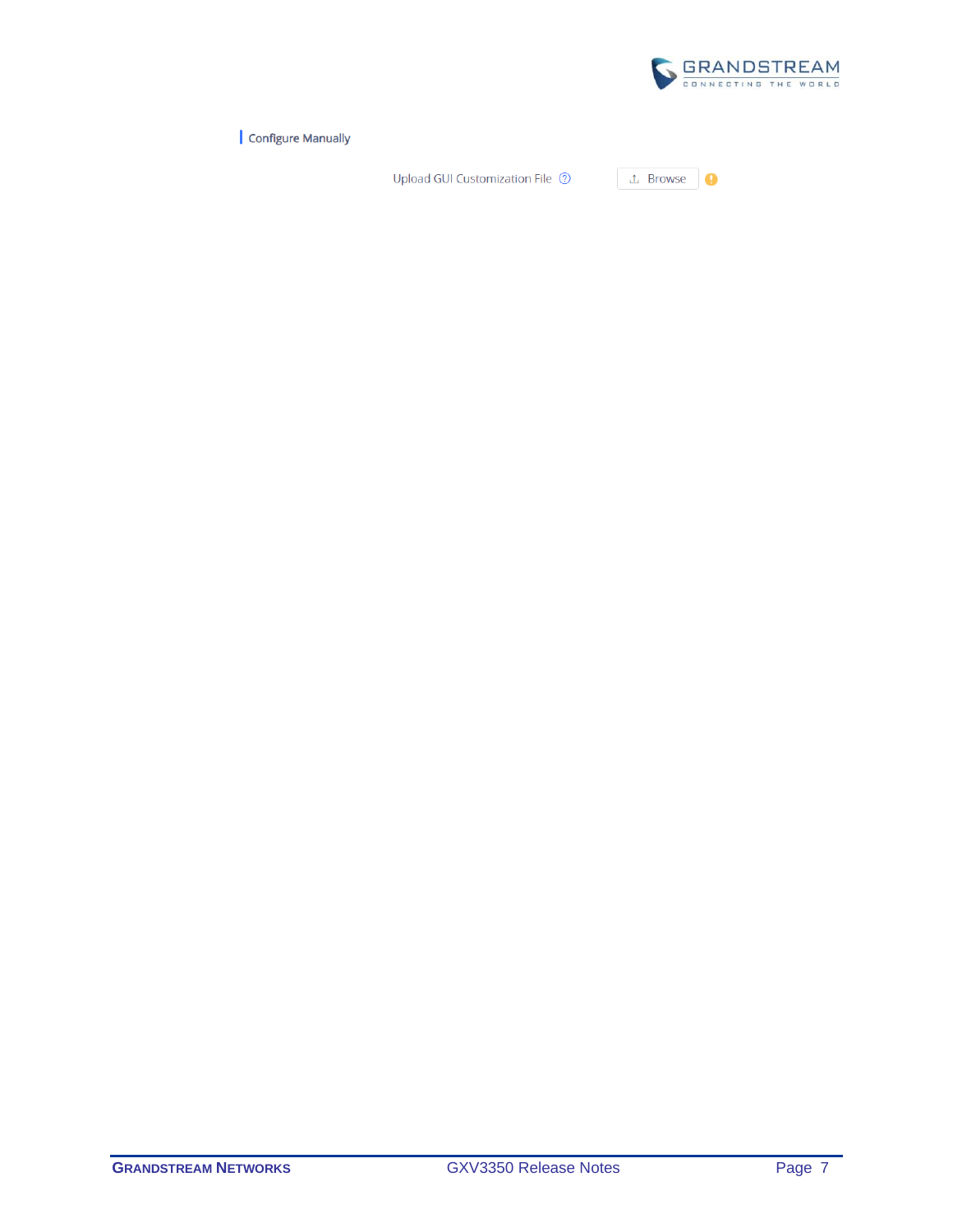

## <span id="page-7-1"></span><span id="page-7-0"></span>**PRODUCT NAME**

GXV3350

## <span id="page-7-2"></span>**DATE**

6/17/2021

## <span id="page-7-3"></span>**FIRMWARE FILE INFORMATION**

• GXV3350 firmware file name: gxv3350fw.bin

MD5: 5b3ea50161247daf4e7d9a852193a2c3

# <span id="page-7-4"></span>**CHANGES SINCE FIRMWARE VERSION 1.0.3.25**

### <span id="page-7-5"></span>**ENHANCEMENT**

- Added prompt conference button when conference feature is disabled.
- Improved the search on web UI. Now the setting's option can be located.
- Added transfer disabled prompt when a UCM meeting is being transferred.
- Improved "Bypass Proxy For" settings to allow IP range such as "192.168.1.0/24".
- Removed N-way Conf softkey if it is not applicable at current call interface.
- Supported Broadsoft Xsi features from LCD.
- Added the countdown timer for retry after screen lock password is incorrect for 5 times.
- Supported configuring syslog server with IPv6 address from LCD Settings.
- Supported the highlight in contact search result to match input.
- Improved the display in traditional Chinese in Recorder app.
- Added a toast to inform the hidden Wi-Fi is added successfully.
- Supported different features settings for the mute button from web UI. [\[MUTE BUTTON FUNCTIONS\]](#page-9-2)
- Added "Keep Associated Account" for import contacts. If enabled, the associated account information in the contact file will be synchronized to the phone. P-value is P22440.
- Supported router set update based on NOTIFY. [\[NOTIFY ROUTE SET UPDATE\]](#page-10-0)
- Added a "mute" option to account ring tone list.
- Added ability to provision "Search Field Filter" LDAP option.
- Supported "Do not prompt Missed calls" for Ring Group missed call.
- Added P22421 in configuration file to add ability to force a reboot after provisioning.
- Added string options to "Enable SCA" P-values in provisioning. [\[ENABLE SCA PROVISION\]](#page-10-1)
- Improved DNS SRV Failover Design.
- Improved Special Features settings layout on web UI. [ACCOUNT [SETTINGS IMPROVEMENT\]](#page-10-2)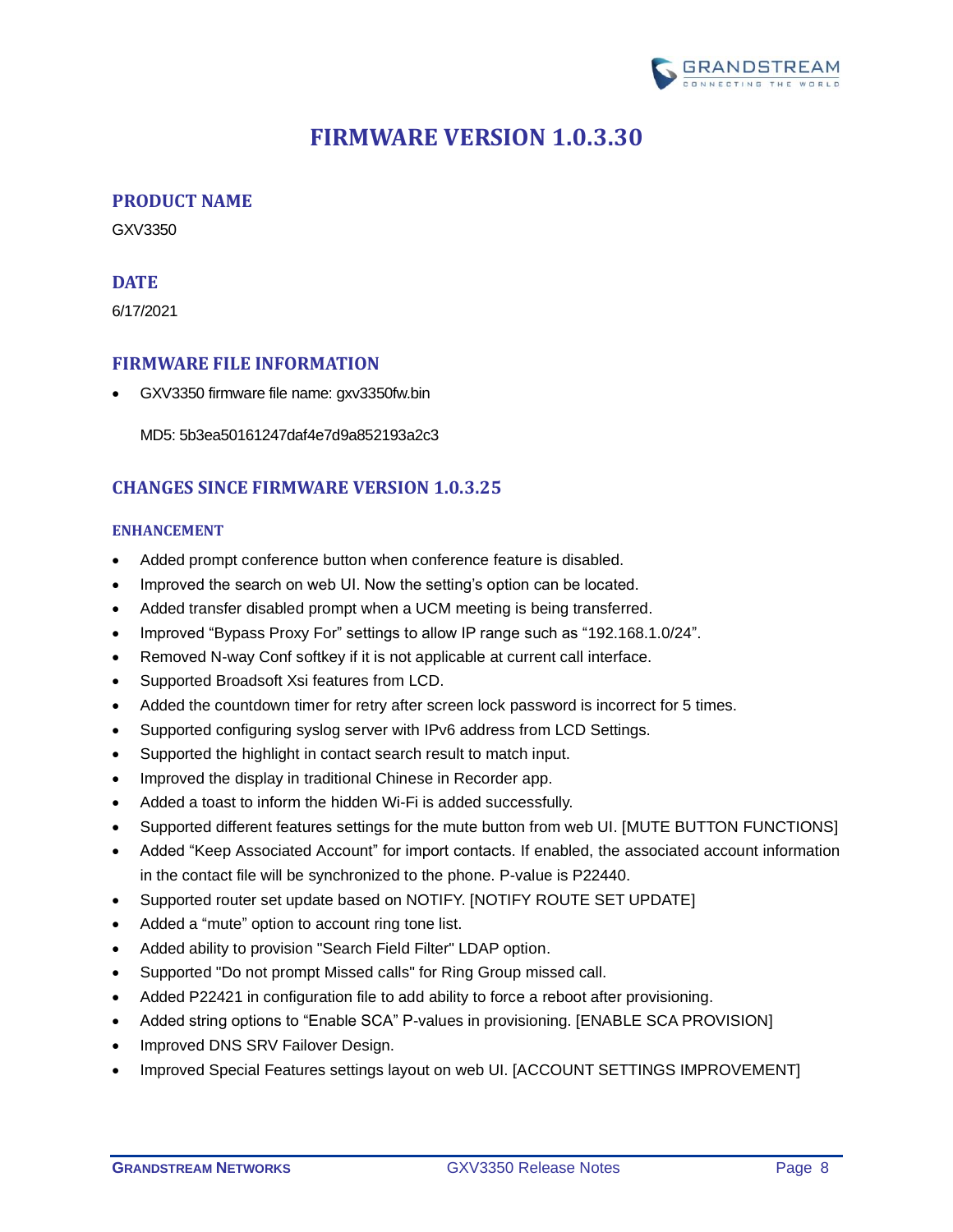

#### <span id="page-8-0"></span>**BUG FIX**

- Fixed LCD displays white lines issue.
- Fixed the contacts display the last name in front.
- Fixed the weekly automatic upgrade within a time range does not work correctly.
- Fixed the media channel update incorrectly when the handset is switched between on-hook and off-hook frequently on idle state.
- Fixed the contact search in Programmable Key only accepts the key entry once.
- Fixed dialing back the unanswered IP call is prohibited issue.
- Fixed the HDMI outputs incorrectly issue during a video call.
- Fixed the device does not turn on backlight on the screen off state when screen password is used and DND is enabled.
- Fixed adding call blocks from call history does not allow batch selection in some call history category.
- Fixed IP call dialing does not match a saved contact.
- Fixed conference button works without unlocking the LCD.
- Fixed contact display issue on LCD when a blind transfer call is rejected.
- Fixed attended transfer would cause LCD to display an incorrect interface.
- Fixed device displays IPv6 address after configuring static Wi-Fi IPv4 address and only IPv4 protocol.
- Fixed device call interface has 2 Record button when preview is enabled.
- Fixed adding the second contact from call history has incorrect information filled in automatically.
- Fixed the content after the comma in a DTMF is not sent.
- Fixed MPKs are displayed without names on GBX20 when provisioned via UCM Zero-Config.
- Fixed call interface does not display the name associated with the number when pressed from GBX20.
- Fixed LCD display issue in firmware upgrade.
- Fixed device does not send and receive audio due to some crash.
- Fixed Call Park programmable key does not apply to the assigned account.
- Fixed Multicast Paging programmable key can be saved even the URL is empty.
- Fixed device does not automatically switch to next multicast paging based on the priority.
- Fixed device does not recover the call after transferring to a non-existed number when enabling preview.
- Fixed conferencing issue when selecting from more than 6 existing calls.
- Fixed the media channel is not switched to speaker when Bluetooth channel is cancelled.
- Fixed device status bar does not display Ethernet icon after plugging Ethernet cable when Wi-Fi is connected.
- Fixed GBX20 BLF status does not match the monitored account.
- Fixed some security issues.
- Fixed device sends video invite to 3 accounts when adding 5 members at the same time for a conference call.
- Fixed device does not match the configured volume when switching the media channel in call interface.
- Fixed GBX20 displays the deleted BLF account after modifying a BLF.
- Fixed the LED status is not flashing when doing firmware upgrade via USB.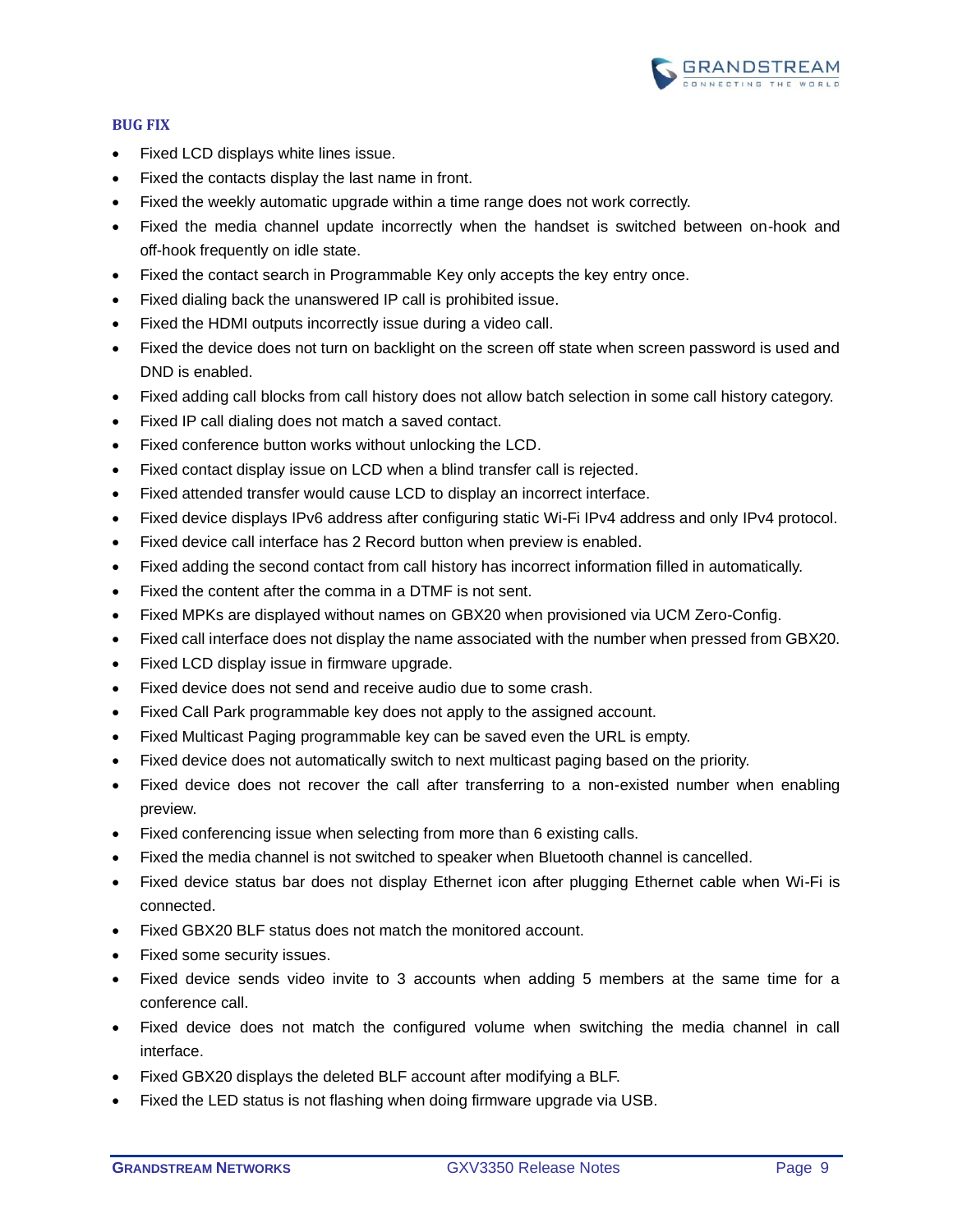

- Fixed some Contact search result display issues.
- Fixed device cannot call back the IP call from call history.
- Fixed video call icon is not displayed in the third audio call interface.
- Fixed number selection issue in a group call when a contact has multiple numbers.
- Fixed phonebook import issue using xml format does not apply the assigned account.
- Fixed web UI recording play issue on Firefox.
- Fixed screensaver folder is missing when setting the local screensaver on LCD.
- Fixed device crash issue when switching between the GMS one-click setup and Google Play installation.
- Fixed the callee hangs up the intercom from device and calls device, device fails to establish the call.
- Fixed device does not update the display of restricted called party ID.
- Fixed setting TR069 timing connection interval (seconds) to 0 cannot take effect issue.
- Fixed the no audio issue when listening on video multicast paging.
- Fixed the Symmetric RTP configuration does not take effect for all 16 accounts issue.
- Fixed the checkbox options cannot be reset in account page issue.
- Fixed that phone stops running during conference call when DTMF MPK is pressed, or during provisioning process.
- Fixed the wrong prompts when uploading OpenVPN client certificates.
- Fixed OTP verification failed issue in ATE testing.
- Fixed some settings do not take effect until reboot issue, such as enabling or disabling web UI, changing SIP QoS and changing multicast listening address.
- Fixed BLF call pickup prefix and replaces header issue.
- <span id="page-9-0"></span>• Fixed BLF status update fails if speed dial MPK is provisioned with same display name and number.

#### **KNOWN ISSUES**

• Call quality statistics exist accuracy issue when reporting to GDMS. This will be improved in future firmware.

## <span id="page-9-1"></span>**NEW FEATURES OVERVIEW**

This section lists major new features and describes how to use it from the user's point of view.

#### <span id="page-9-2"></span>**MUTE BUTTON FUNCTIONS**

This feature allows the user to configure what mute button will do when pressed in idle state. If set to "DND", pressing the mute button will not receive any incoming calls. If set to "Mute when idle", pressing the mute button will mute answered calls. If set to "Disabled", pressing the mute button does not do anything. It is under web UI -> Phone Settings -> Call Settings -> Mute Key Functions While Idle. P-value is P1565 and keys.custom.mute.idle. 0-DND, 1-Mute when Idle, 2-Disabled.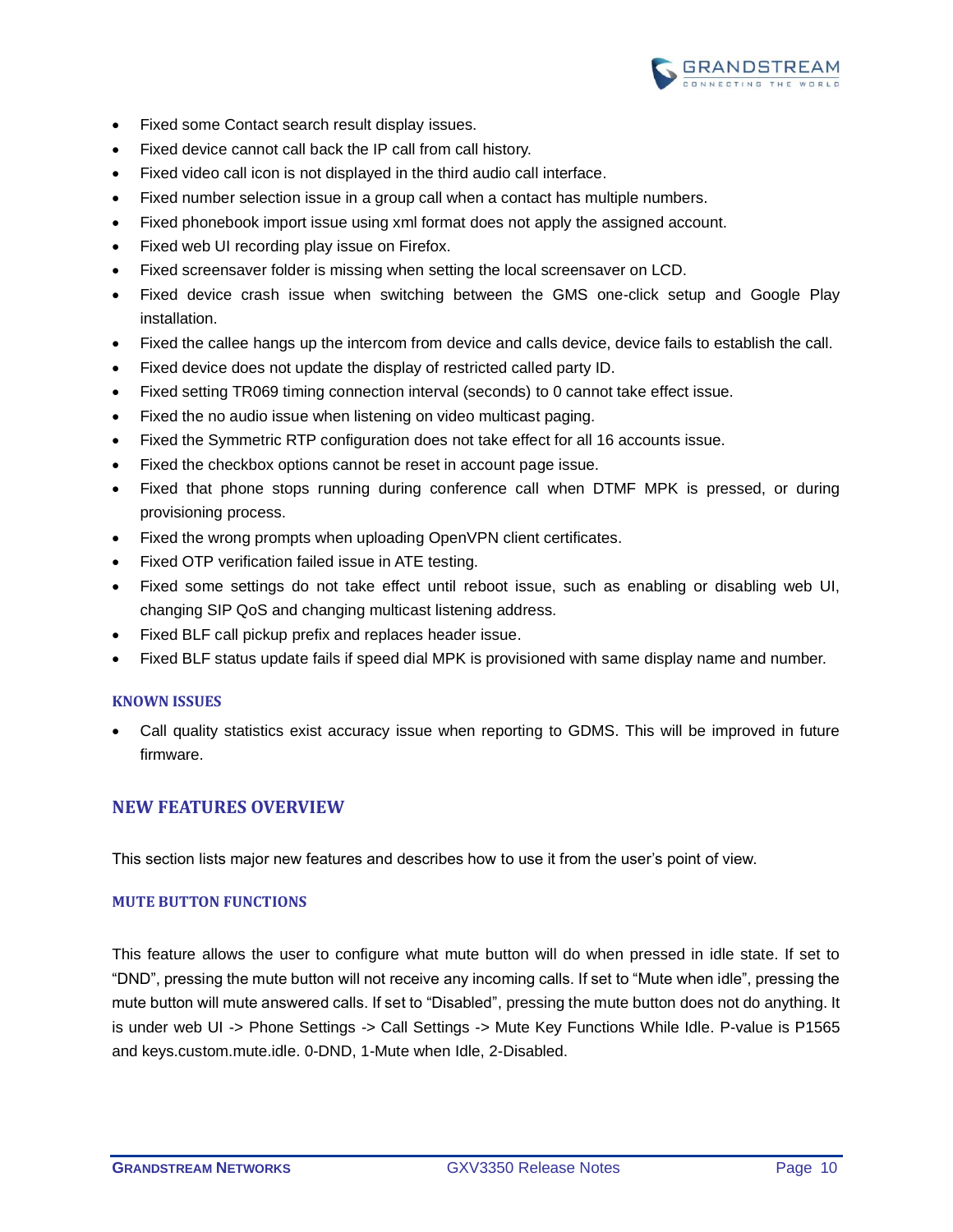

| Mute Key Functions While Idle 2 | <b>DND</b><br>↗ |
|---------------------------------|-----------------|
|                                 | <b>DND</b>      |
| $\mathbf{r}$                    | Mute when idle  |
|                                 | <b>Disabled</b> |

#### <span id="page-10-0"></span>**NOTIFY ROUTE SET UPDATE**

Configures whether to use route set in NOTIFY (follow RFC 6665). If enabled, the Request URI of the refresh/cancel subscription will use the URI in the received NOTIFY Contact (RFC 6665); otherwise, the URI in the previously subscribed 200 OK Contact will be used. It is under web UI Account Settings -> SIP Settings. P-value is P 60059, 60159, 60259, 60359, 60459, 60559, 60659, 60759, 60859, 60959, 61059, 61159, 61259, 61359, 61459, 61559, alias account.{x}.sip.notify.route.

> Use route set in NOTIFY (Follow RFC 6665) ②  $\checkmark$

### <span id="page-10-1"></span>**ENABLE SCA PROVISION**

The Enable SCA settings now supports provision via strings. The value "0" can be replaced with "line"or "private"; value "1" can be replaced with "shared" or "sharedline".

#### <span id="page-10-2"></span>**ACCOUNT SETTINGS IMPROVEMENT**

Special Feature tab can be now found under Account settings for each account, where Special Feature, Call Settings and SCA can be found. Feature Key Synchronization setting option to "Broadsoft/Metaswitch". Please find the new layout below.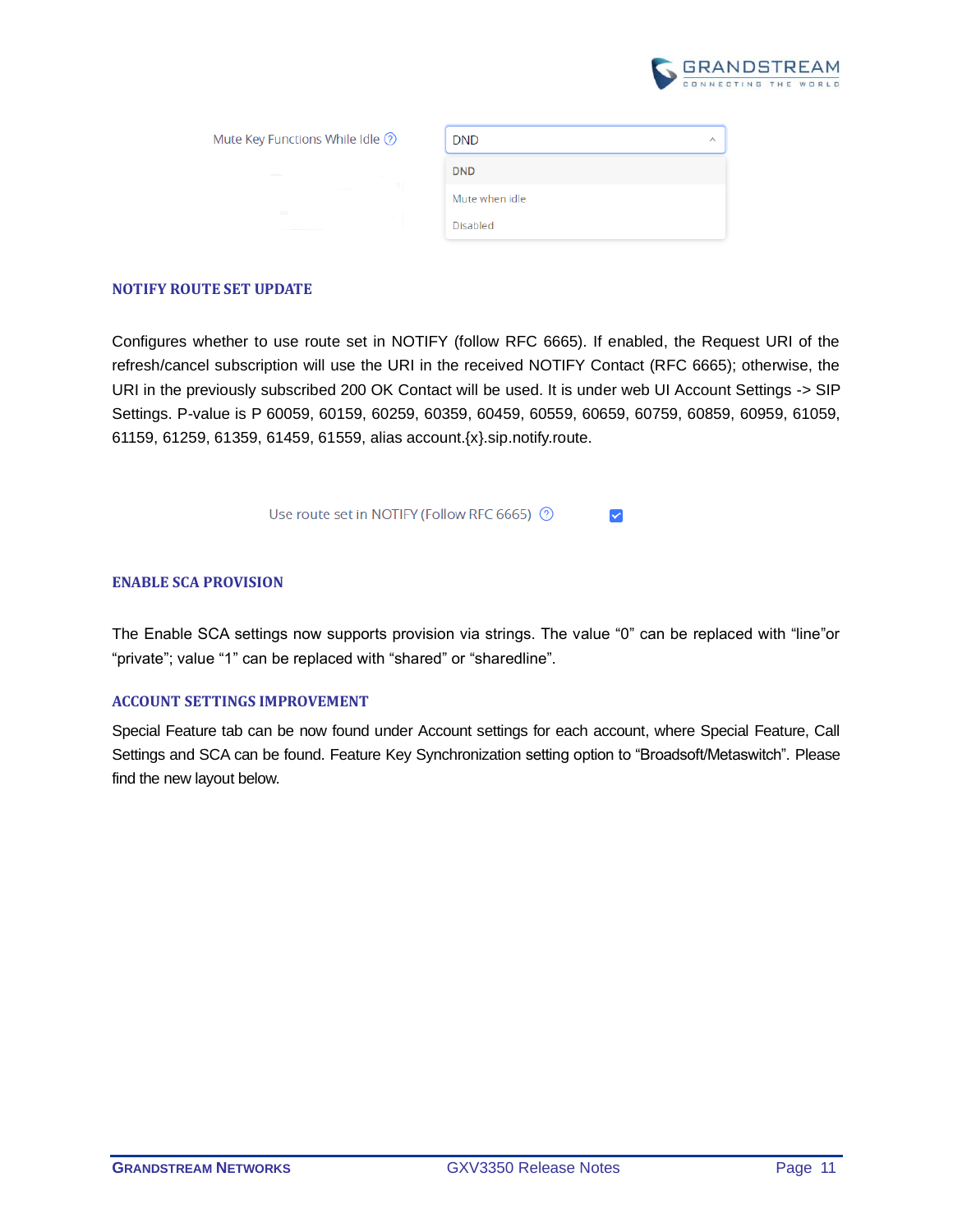

|   | $\equiv$ Status               |              | <b>Account Settings</b>                                                                                                                  |    |
|---|-------------------------------|--------------|------------------------------------------------------------------------------------------------------------------------------------------|----|
| Ω | <b>Account</b>                |              | <b>C</b> <sub>R</sub> Account 2<br>Account 4<br>Account 3<br>Account 5<br>Account 6<br>d<br><b>S</b> <sub>D</sub> Account 1<br>Þ         |    |
|   | Phone Settings                | ×            |                                                                                                                                          |    |
|   | <b>&amp;</b> Network Settings | $\checkmark$ | <b>General Settings</b><br>Codec Settings<br>Call Settings<br><b>Advanced Settings</b><br><b>Special Features</b><br><b>SIP Settings</b> |    |
|   | <b>5</b> System Settings      | $\checkmark$ |                                                                                                                                          |    |
|   | X Maintenance                 | ٠            | Special Feature <sup>2</sup><br>Metaswitch<br>$\mathcal{A}$                                                                              |    |
| 酚 | Applications                  | v            | Call Settings                                                                                                                            |    |
|   | 물을 Value-added Service        | $\checkmark$ | Feature Key Synchronization 2<br>Disabled                                                                                                | v. |
|   |                               |              | Disabled<br>Enable BroadSoft Call Park (?)                                                                                               |    |
|   |                               |              | BroadSoft/Metaswitch                                                                                                                     |    |
|   |                               |              | Conference URI 2                                                                                                                         |    |
|   |                               |              | BroadSoft Call Center 2<br>$\Box$                                                                                                        |    |
|   |                               |              | Hoteling Event 2<br>目                                                                                                                    |    |
|   |                               |              | Call Center Status ?<br>Đ                                                                                                                |    |
|   |                               |              | SCA                                                                                                                                      |    |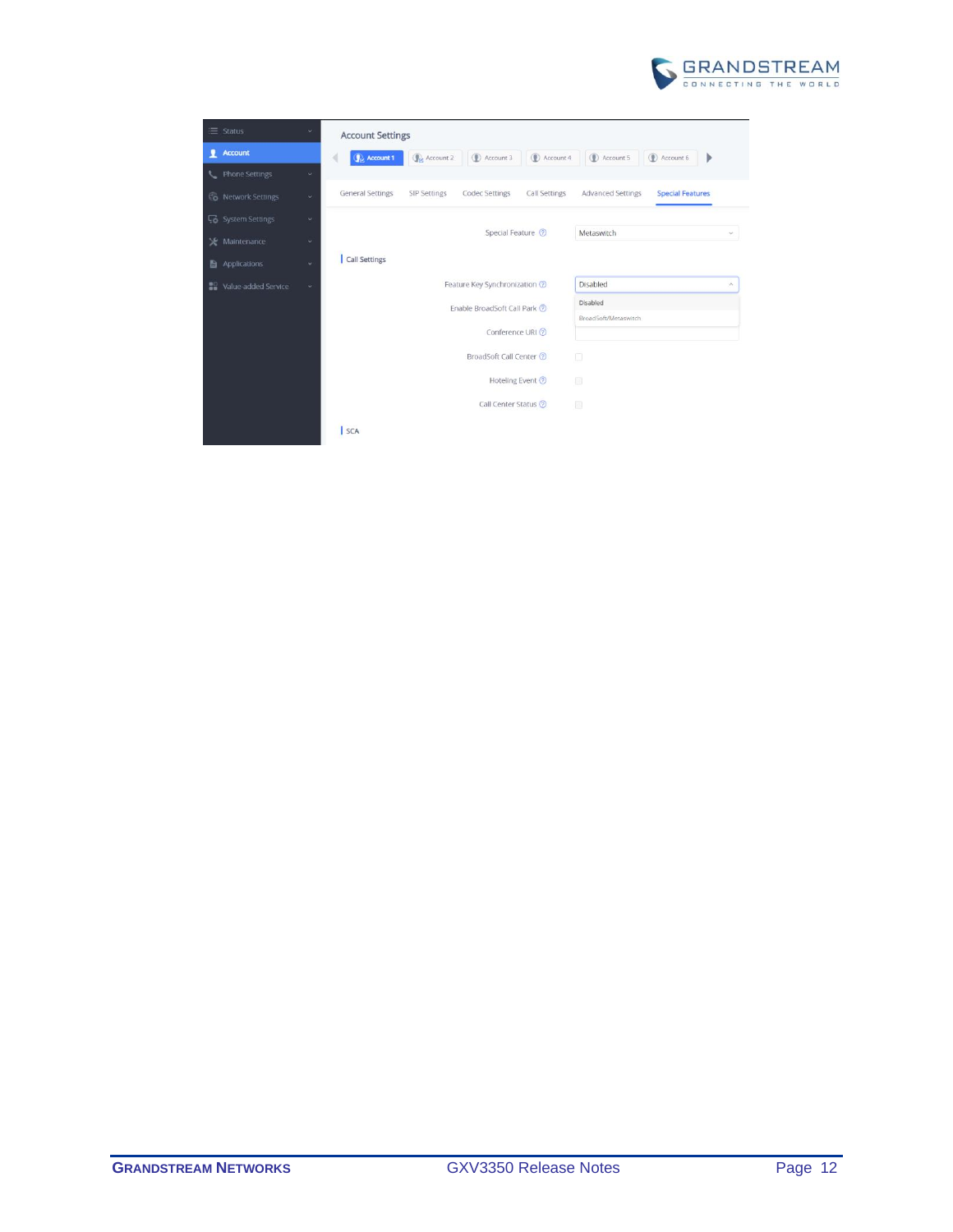

## <span id="page-12-1"></span><span id="page-12-0"></span>**PRODUCT NAME**

GXV3350

## <span id="page-12-2"></span>**DATE**

3/11/2021

## <span id="page-12-3"></span>**FIRMWARE FILE INFORMATION**

• GXV3350 firmware file name: gxv3350fw.bin

MD5: 8cb1cf6facc5e9d86bce378928f3393c

## <span id="page-12-4"></span>**CHANGES SINCE FIRMWARE VERSION 1.0.3.20**

### <span id="page-12-5"></span>**ENHANCEMENT**

- Differentiated rejected call logs from missed calls. [\[REJECTED CALL NOTIFICATION\]](#page-16-2)
- Added Lagos, Nigeria GMT+1:00 to time zone list.
- Improved DNS SRV failover design.
- Added file format verification when uploading OpenVPN® certificate files.
- Added file format verification when uploading configuration files.
- Enhanced the defensibility to CSRF attacks.
- Supported switching cities from the weather widget directly.
- Supported additional HTTP API commands.
- Improved the layout for web UI account settings.
- Added Call Function Button Display Timeout (s). [\[CALL FUNCTION BUTTON DISPLAY TIMEOUT \(S\)\]](#page-16-4)
- Added Self-defined time zone under web UI Time Settings. [\[SELF-DEFINED TIME ZONE\]](#page-16-5)
- Supported Handsfree TX Gain settings. [\[HANDSFREE TX GAIN\]](#page-17-0)
- Added call types icon in Call History app to indicate audio or video calls.
- Updated "No/Noise" button in Audio Diagnostics to 2 separate ones.
- Added multicast intercom global switch in LCD widget.
- Added more the Handset TX Gain (dB) options.
- Removed all RX gain settings from web UI Audio Control settings. Replaced with automatic RX adjusting.
- Supported voice monitoring VQ RTCP-XR session report. [\[VQ RTCP-XR\]](#page-17-1)
- Improved the display for GDS button with a long name.
- Improved the button display in firmware update settings on LCD.
- Updated button in attended transfer from "Blind" to "Transfer now".
- Added the call modes (audio or video) in call history.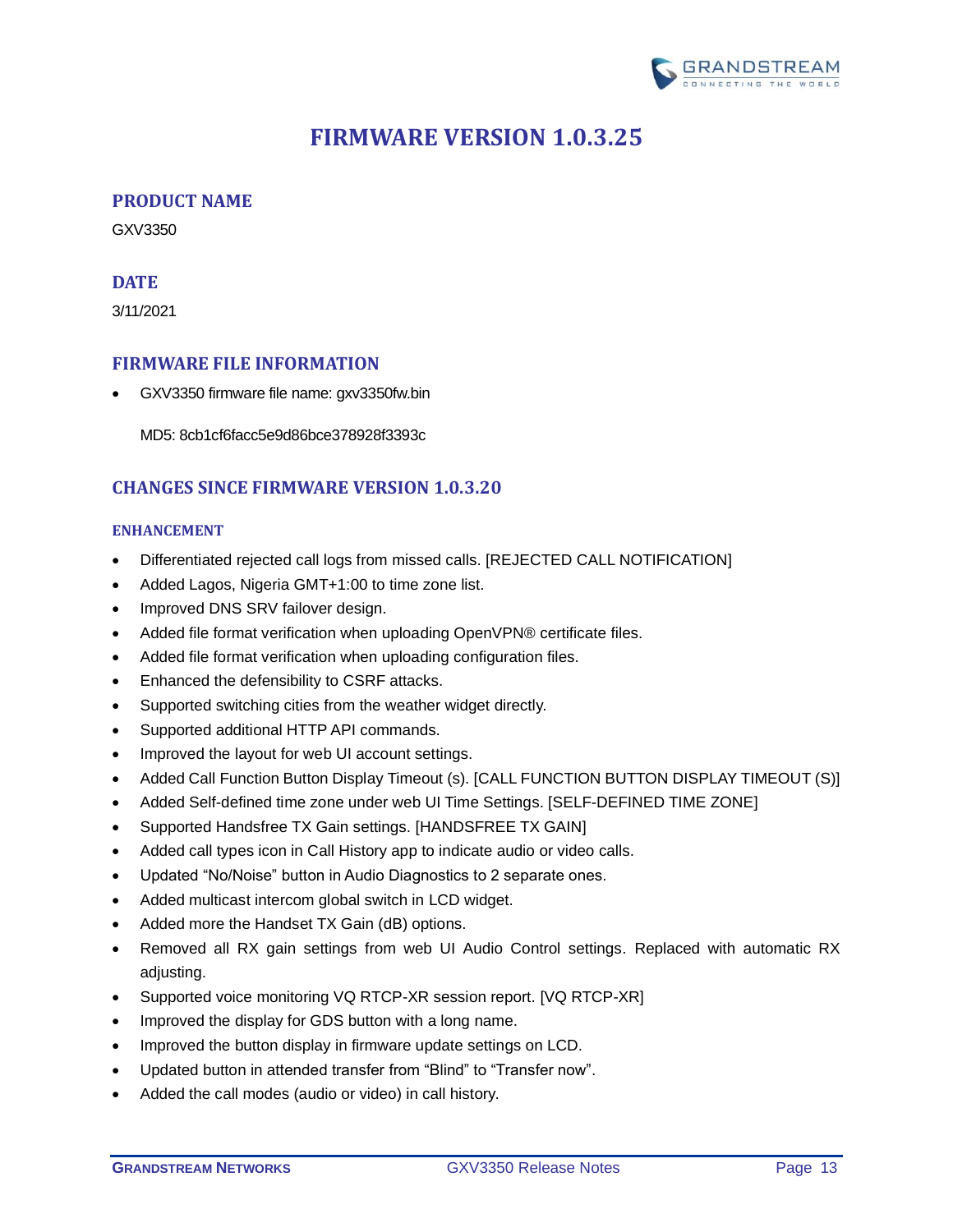

- Supported web UI control list. [\[WEB UI ACCESS CONTROL LIST\]](#page-18-0)
- Updated calling account display to Account Name instead of SIP Authentication ID.
- Removed Presentation button from video call features.
- Supported screensaver option from GDMS platform.
- Supported LCD to be turned on when BLF/SCA status updated. [\[LCD TURNED ON WITH BLF/SCA](#page-18-1)  [UPDATE\]](#page-18-1)
- Added support that Apps can be grouped into folders on home screen.
- Added support for Enabling/Disabling the build-in Phone APP using SDK.
- Added support for "Get Device Model" API in SDK Framework Service.
- <span id="page-13-0"></span>• Improved the UI design of multicast paging interface on LCD.

### **BUG FIX**

- Fixed device fails to delete an MPK from web.
- Fixed device diagnostics errors in GDMS export.
- Fixed call transfer via call park programmable key shows incorrect notification.
- Fixed LCD account widget does not display account after Metaswitch provision.
- Fixed upgrade may cause device fail to boot up.
- Corrected some Hebrew language string translation and fixed the display issue.
- Fixed the upgrade will make device fail to boot up.
- Maximized the font size of MPK widget when adjusted.
- Fixed "System service has stopped" message on active call interface.
- Fixed the device does not take screensaver configurations from CUST file.
- Fixed LCD display issues in Accessibility settings.
- Fixed the callee/transferee display error for a cancelled transfer call in Call History.
- Fixed device ending multicast intercom issues.
- Fixed LLDP not working issue.
- Fixed profile-level-id is not compatible with lowercase letters.
- Fixed validate certification chain does not work when the cert chain is provisioned by configuration file.
- Fixed a nvram alias misspelled word.
- Changed Egypt Wi-Fi 5G channel range to band1 and band2.
- Improved the Chinese display in guest login.
- Fixed language display issue when system language is traditional Chinese.
- Fixed the system language settings option display issue on web UI.
- Fixed Wi-Fi settings display issues such as switching "Phase 2 authentication" in Add network, IP address missing in the details, gray font in static IP configuration in AP IP settings, inconsistent font in Wi-Fi direct and subtitle not being shown correctly etc.
- Fixed font issue on account widget.
- Fixed the refreshing process of the weather forecast.
- Fixed Weather widget to apply the time and date display format from settings.
- Fixed that LDAP contacts will not show in emergency contacts dialing page.
- Fixed the LDAP search result can display blank contacts.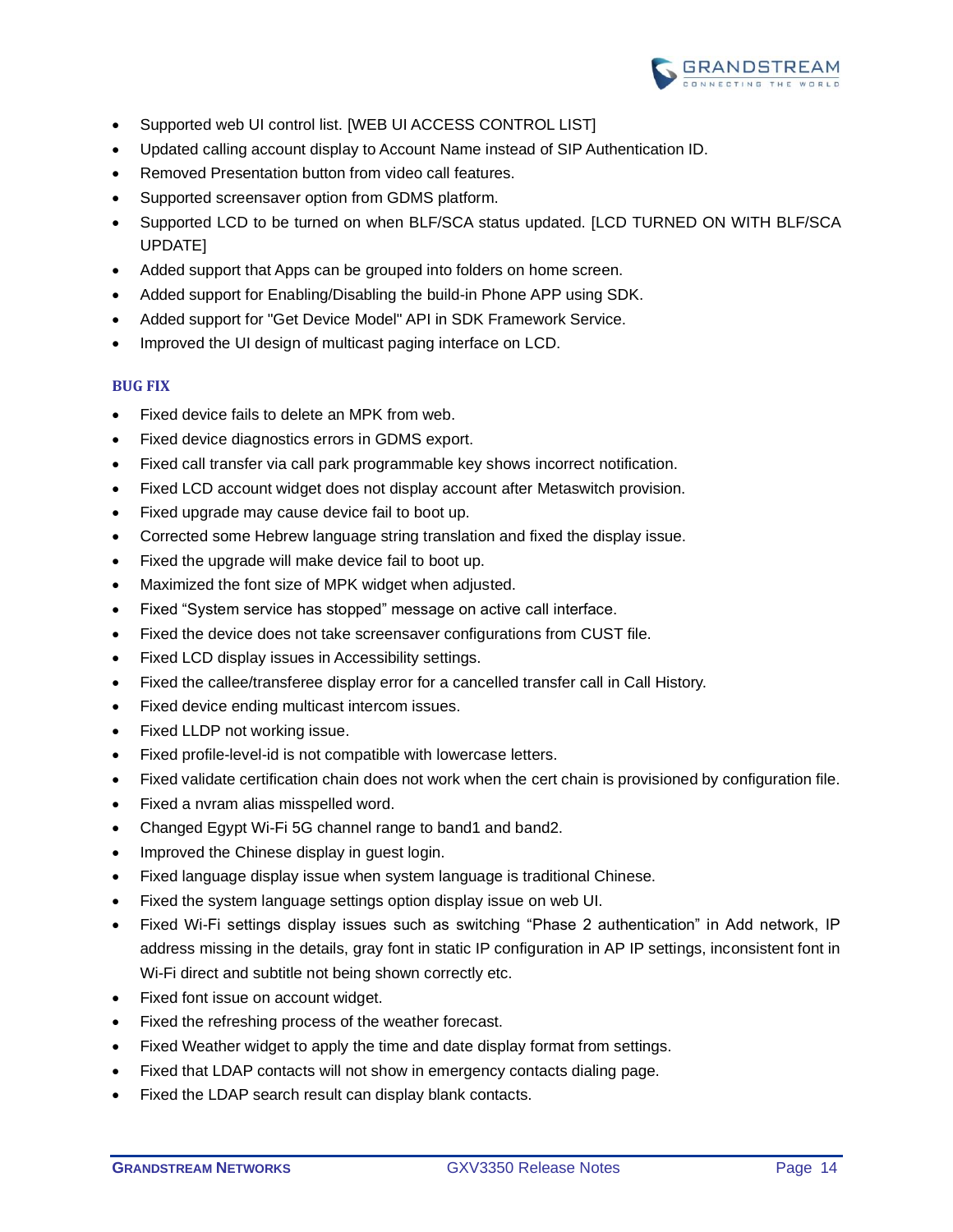

- Fixed some inverted LDAP attributes display.
- Fixed that the OpenVPN® accounts cannot call each other under the same network segment.
- Fixed that no registration is sent after reboot when the phone registers 16 accounts.
- Fixed account registration issue when the IP mode is set to IPv4 or IPv6 preferred.
- Fixed browser audio routes to speaker even RJ9 is enabled.
- Fixed device sending REGISTER retry interval issue.
- Fixed device would crash on registration by switching IP mode frequently.
- Fixed the home page returning issue after setting up the account.
- Improved UI display of setting clock as screensaver.
- Fixed some display overlapping issues.
- Added legal detection for NTP address.
- Fixed that the SSH public key should not be accessible through ADB.
- Fixed the app display after using web GUI Customization Web Tool.
- Fixed device fails to download CUST file via TFTP.
- Fixed the dialing interface displays emergency contacts after deletion.
- Fixed display inconsistency issue in Settings.
- Fixed display issue in File Manager.
- Fixed an abnormal dropdown menu display when saving hotspot settings.
- Fixed some network settings issues such as static IPv6 configuration does not work under Wi-Fi mode, gateway information is lost after device switches network type, etc.
- Fixed IP address in the call block blacklist is not intercepted correctly.
- Fixed web UI via HTTPS cannot be accessed using IPv6 address.
- Fixed the issue when some devices have a default route loss.
- Fixed some issues in Contacts app such as, crash issue when creating a new contact, missing button in Group contact editing, etc.
- Fixed some matching rules when searching the contact using Pinyin input method under Chinese system.
- Fixed that contact with no number cannot be added to blacklist.
- Fixed when search contacts in the MPK Add Contact interface, the matched contacts are not highlighted.
- Fixed contacts crash problem when automatically download is enabled.
- Fixed contact download credential still takes effect after being cleared.
- Fixed Contact app quits abnormally when double tapping on a contact.
- Fixed Contact app gets frozen when the phonebook is downloaded and deleted.
- Fixed Return button not working issue when adding or selecting contacts.
- Fixed or removed some wrong system prompts.
- Fixed that the guest can only log out after the current call in Guestlogin mode.
- Fixed Guest Login mode causes password display format does not match the settings.
- Fixed guest logout sends duplicate requests.
- Fixed that the Speed Conference name is wrongly displayed as the name of the member.
- Fixed some system crash issues, such as the device would stop running after reboot when the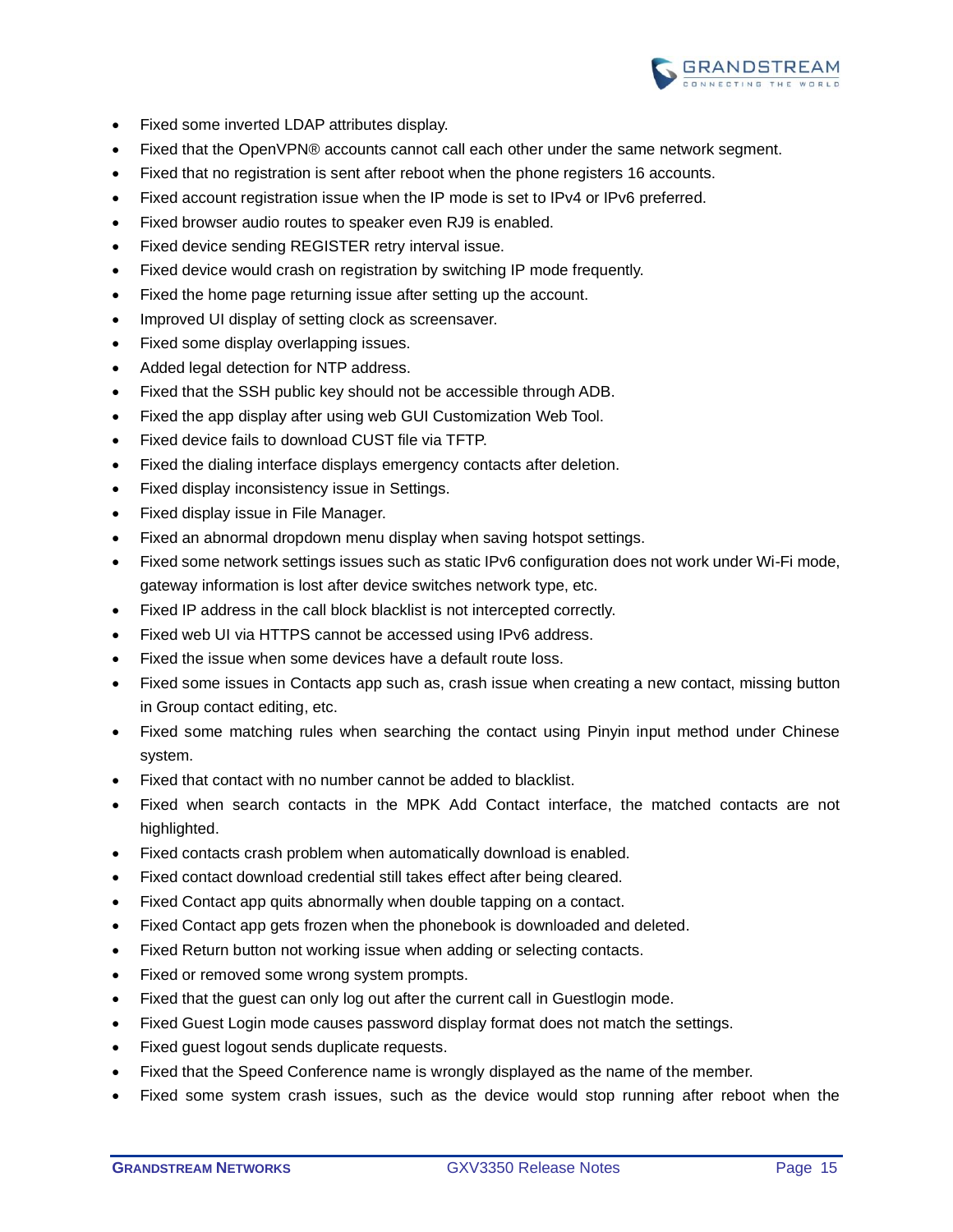

available storage is less than 50%, the phone could crash after calls or during conferences, blue background display after factory reset, etc.

- Fixed page automatically closes issues when hold/unhold a call for BroadSoft accounts.
- Fixed some abnormal issues caused by AVS crash.
- Fixed Settings page stop working when system language changes.
- Fixed LED flash error during firmware upgrade via SD card.
- Fixed frequently press Menu softkey would cause default desktop pages can be removed.
- Modified anonymous call to be unknown number in call logs.
- Eliminated call duration display of missed calls.
- Fixed no cursor display issue when entering the dialing page.
- Fixed that while previewing, the active call should be held.
- Fixed some call issues such as device does not start presentation automatically on receiving invitation, toast display issue in a video call, device fails to display video invitation after screen-off, video resume issue after transfer failure, etc.
- Fixed a cancelled transfer from device cannot resume the 2-way audio.
- Fixed the issue of to retrieve a video message using Metaswitch accounts.
- Fixed IP call does not match dialing rules when initiated from Call History.
- Fixed device can enter normal calls from answering an emergency call.
- Fixed no DND ring splash issue.
- Fixed that RTP stream is not played under some circumstances.
- Fixed that multicast paging calls are automatically dropped after being established for several seconds.
- Fixed that there is no outgoing audio or video when server uses multicast IP.
- Fixed that MJPEG/RTSP stream is reset when answering a call.
- Fixed that IP call cannot be dialed through call history.
- Fixed call issue when calling a contact with IP number.
- Reduced the delay of remote side video call display.
- Fixed that the Auto Start Video Call button functionality when dialing from contacts.
- Fixed some issues in conference call, such as icon or toast display error, auto unhold does not work for conference call, member details interface is not updated after a member leaves, recording is not held when all other members hold the conference, conference cannot be ended properly when network connection is lost etc.
- Fixed some issues on Bluetooth such as device cannot hold a Bluetooth call, call interface cannot switch to the new call, volume adjustment does not work with busy tone playing, calling batch contacts is allowed when the device only has Bluetooth account, etc.
- Fixed some programmable key issues, such as failing to make IP calls via programmable key, device does not allow Programmable settings without SIP account configuration, DTMF key does not work when the LCD is on home screen, etc.
- Fixed call park information page issues such as no screenshot can be captured by pressing home screen and wrong display on incoming call page, etc.
- Fixed abnormal call being initiated when using BLF MPK to call under 3CX environment.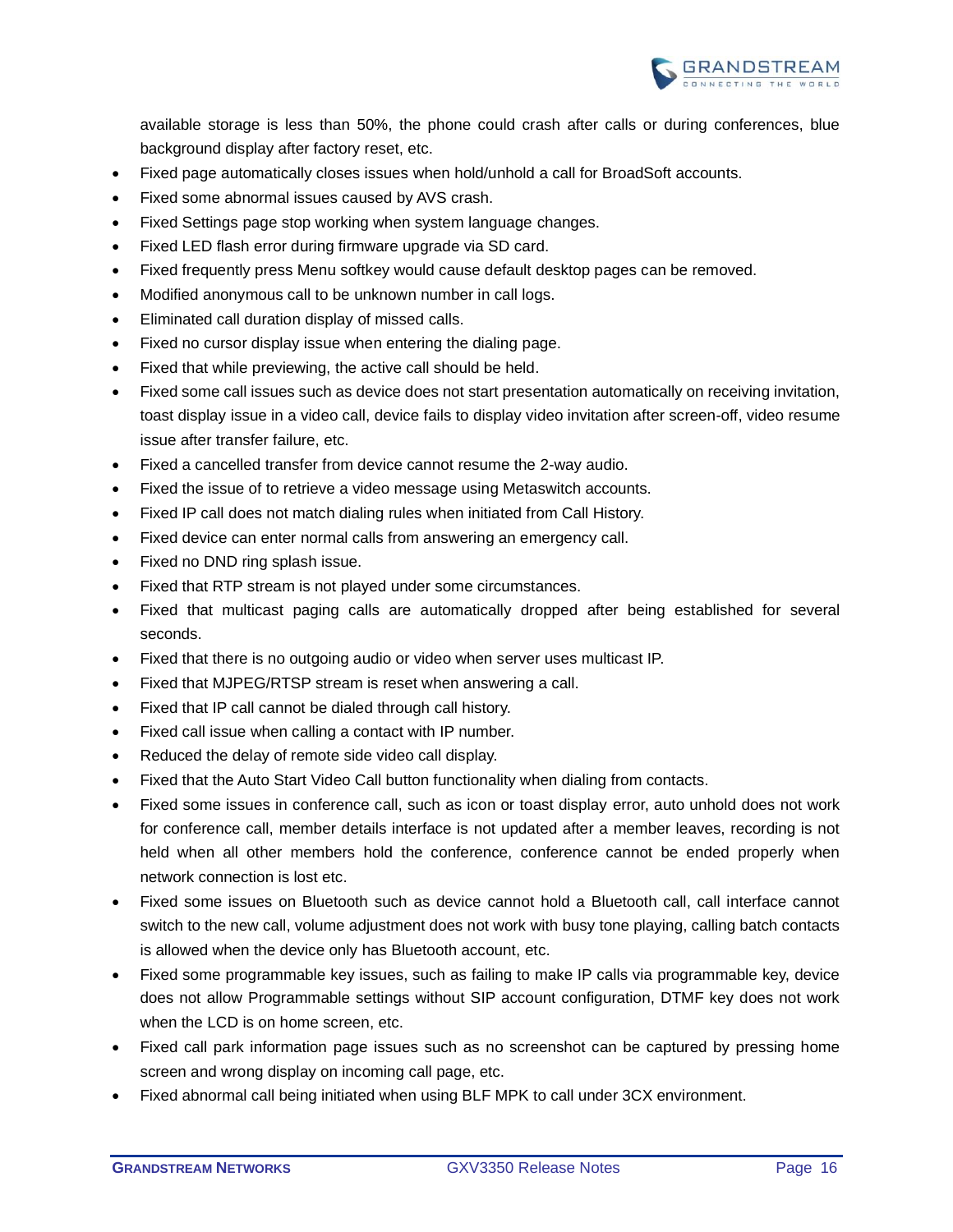

<span id="page-16-0"></span>• Fixed the contact selecting issue from Programmable Keys.

#### **KNOWN ISSUES**

• Call quality statistics exist accuracy issue when reporting to GDMS. This will be improved in future firmware.

### <span id="page-16-1"></span>**NEW FEATURES OVERVIEW**

This section lists major new features and describes how to use it from the user's point of view.

#### <span id="page-16-2"></span>**REJECTED CALL NOTIFICATION**

This setting allows users to control the missed call prompt after manually rejecting the call. If enabled, the rejected call will be saved in Call History Missed numbers and missed call prompt will be displayed. The setting is under web UI -> Phone Settings -> Call Settings -> Rejected Call Notification. P-value is 8393.

Rejected Call Notification (?)

#### <span id="page-16-3"></span>**PROVISION VARIABLE**

The feature allows users to add the device MAC or product model to the provision/firmware server path. \$MAC can be replaced by actual MAC address and \$PN by model name. For example, grandstream.com/config/\$MAC/\$PN can be translated to grandstream.com/config/000b82123abc/GXV3380.

Config Server Path (?)

grandstream.com/config/\$MAC/\$PN

#### <span id="page-16-4"></span>**CALL FUNCTION BUTTON DISPLAY TIMEOUT (S)**

This setting configures the display time of call function buttons under full screen mode during video calls. Under Phone Settings->Call Settings on web UI, configure a value for this item. If set to "0", the buttons will be always displayed. The value range is 0-30 seconds. P-value for Call Function Button Display Timeout (s) is P22385.

Call Function Button Display Timeout (s) 2

#### <span id="page-16-5"></span>**SELF-DEFINED TIME ZONE**

This allows the user to configure the customized time zone in POSIX format.

From web UI -> System Settings -> Time Settings, select "Self-Defined Time Zone" from Time Zone list and configure the POSIX value in the Self-defined Time Zone field. P-value for Self-defined Time Zone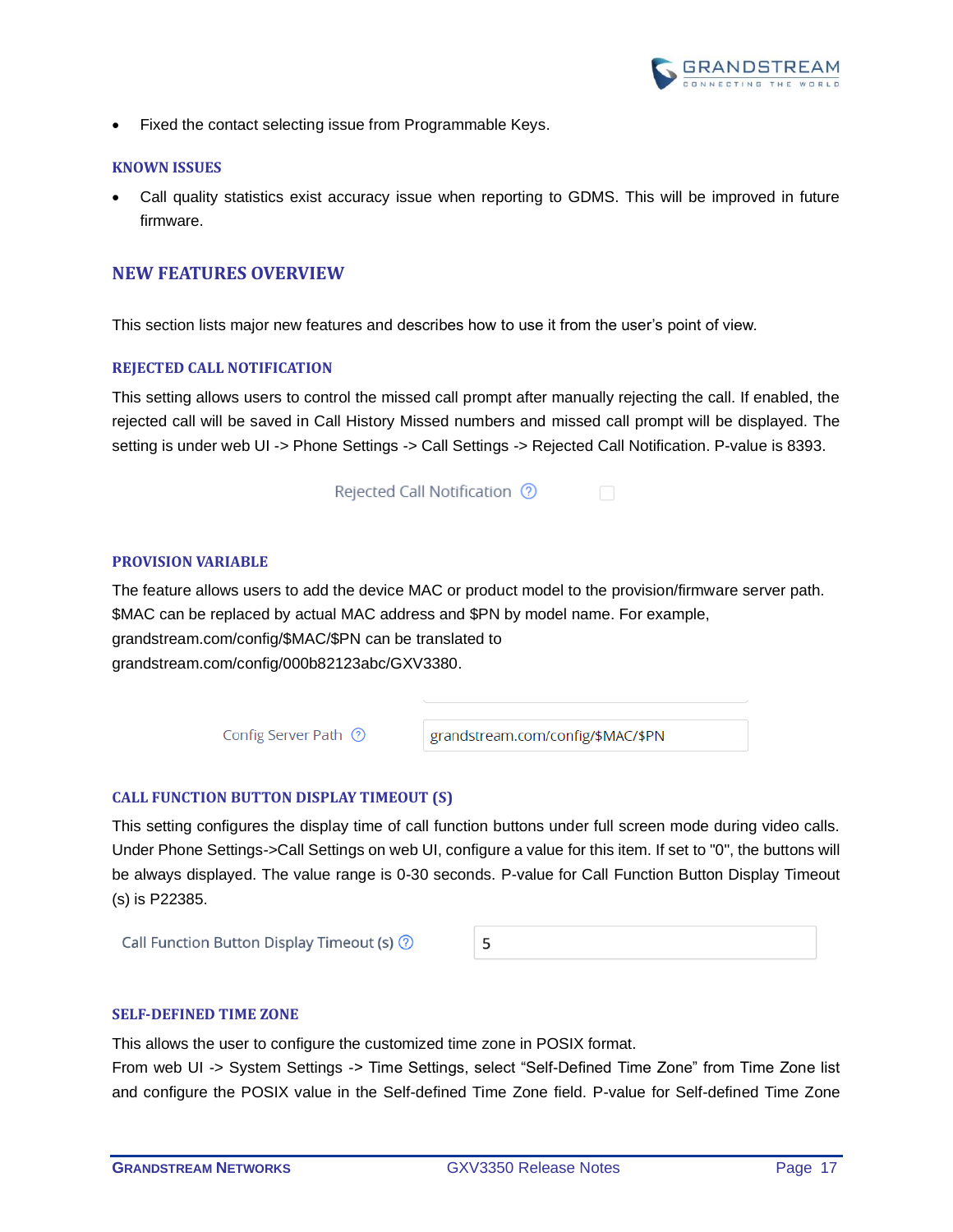

| field is P246.                                      |                                        |
|-----------------------------------------------------|----------------------------------------|
| Allow DHCP Option 2 to Override Time Zone Setting ② |                                        |
| Time Zone ②                                         | Self-Defined Time Zone<br>$\checkmark$ |
| Self-defined Time Zone (?)                          | MTZ+6MDT+5,M4.1.0,M11.1.0              |

#### <span id="page-17-0"></span>**HANDSFREE TX GAIN**

This feature configures the transmission gain for handsfree mode. This is under web UI -> System Settings -> Preferences -> Audio Control.

| Handfree TX Gain (dB) ② |  |  |  |
|-------------------------|--|--|--|
|-------------------------|--|--|--|

### <span id="page-17-1"></span>**VQ RTCP-XR**

This feature supports the Extended Report (XR) packet type for RTP Control Protocol (RTCP). This feature is located under web UI-> Account-> Codec Settings and Maintenance ->Voice Monitoring.

P-values:

VQ RTCP-XR Collector Name: P26093 VQ RTCP-XR Collector Address: P26094 VQ RTCP-XR Collector Port: P26095 Warning Threshold for MOSLQ: P8492 Critical Threshold for MOSLQ: P8493 Warning Threshold for Delay (ms): P8494 Critical Threshold for Delay (ms): P8495

| VQ RTCP-XR Collector Name (?)    |      |
|----------------------------------|------|
| VQ RTCP-XR Collector Address (?) |      |
| VQ RTCP-XR Collector Port ②      | 5060 |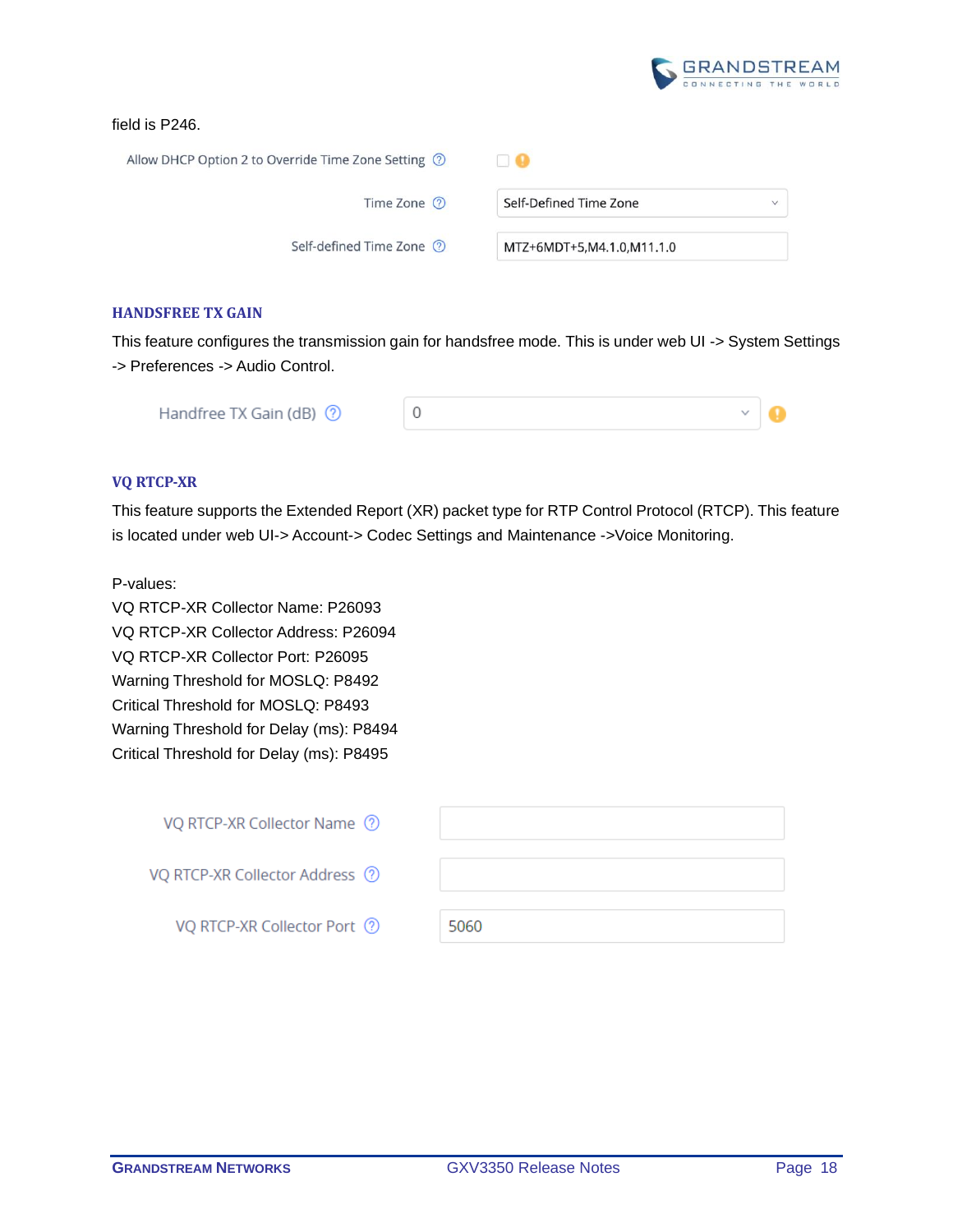

| <b>Voice Monitoring</b> |                                         |         |
|-------------------------|-----------------------------------------|---------|
| <b>Session Report</b>   |                                         |         |
|                         | VQ RTCP-XR Session Report ②             |         |
| <b>Interval Report</b>  |                                         |         |
|                         | VQ RTCP-XR Interval Report ②            | П       |
|                         | VQ RTCP-XR Interval Report Period (s) 2 | 10<br>v |
| <b>Alert Report</b>     |                                         |         |
|                         | Warning Threshold for MOSLQ 2           |         |
|                         | Critical Threshold for MOSLQ 2          |         |
|                         | Warning Threshold for Delay (ms) ?      |         |
|                         | Critical Threshold for Delay (ms) ?     |         |

#### <span id="page-18-0"></span>**WEB UI ACCESS CONTROL LIST**

This allows user to add whitelist/blacklist for web UI access. This setting is under web UI-> System Settings-> Security Settings. P-value is P22374 for Web Access Control.

| Web Access Control (?)    | <b>Blacklist</b> |  |
|---------------------------|------------------|--|
| Web Access Control List ? | 192.168.44.10    |  |
|                           |                  |  |

#### <span id="page-18-1"></span>**LCD TURNED ON WITH BLF/SCA UPDATE**

This configures whether the LCD screen turns on automatically when BLF/SCA status changes. It is located under web UI->Applications->Programmable Key.

| General Settings                                     |              |
|------------------------------------------------------|--------------|
| Enable LCD Turn On Automatically when BLF/SCA status |              |
| changes $\odot$                                      | $\checkmark$ |
|                                                      | Save         |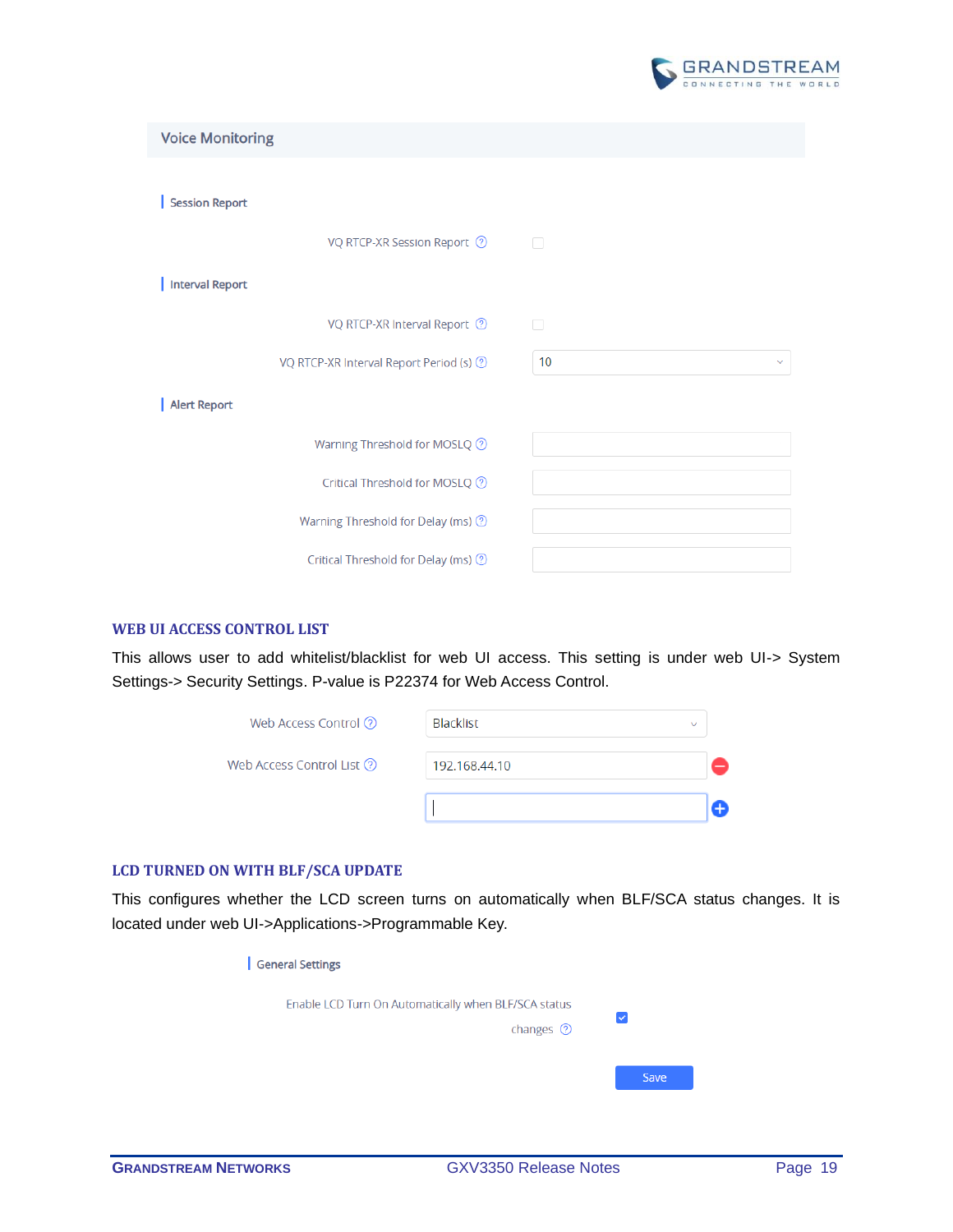

## <span id="page-19-1"></span><span id="page-19-0"></span>**PRODUCT NAME**

GXV3350

## <span id="page-19-2"></span>**DATE**

12/17/2020

## <span id="page-19-3"></span>**FIRMWARE FILE INFORMATION**

• GXV3350 firmware file name: gxv3350fw.bin

MD5: 16928bcab0ea5b899e0912ad3f7fe06a

## <span id="page-19-4"></span>**CHANGES SINCE FIRMWARE VERSION 1.0.3.19**

## <span id="page-19-5"></span>**ENHANCEMENT**

- Supported variables in provision server path. [\[PROVISION VARIABLES\]](#page-19-8)
- <span id="page-19-6"></span>Supported a button on web UI/LCD to trigger provision. [\[PROVISION BUTTON\]](#page-19-9)

#### **BUG FIX**

- Fixed device stops working issue when the language is Hebrew.
- <span id="page-19-7"></span>• Fixed screen is not calibrated correctly when triggering factory reset in constraint mode.

## **NEW FEATURES OVERVIEW**

This section lists major new features and describes how to use it from the user's point of view.

#### <span id="page-19-8"></span>**PROVISION VARIABLES**

The config server path uses \$PN and \$MAC to replace the product name and MAC address in the path. For example, if the MAC is 11:22:33:AA:BB:CC, the path example.com/\$MAC/\$PN would be applied as example.com/112233aabbcc/GXV3350.

## <span id="page-19-9"></span>**PROVISION BUTTON**

The button is under LCD -> Settings -> Advanced -> System Update and web UI -> Upgrade -> Config File page.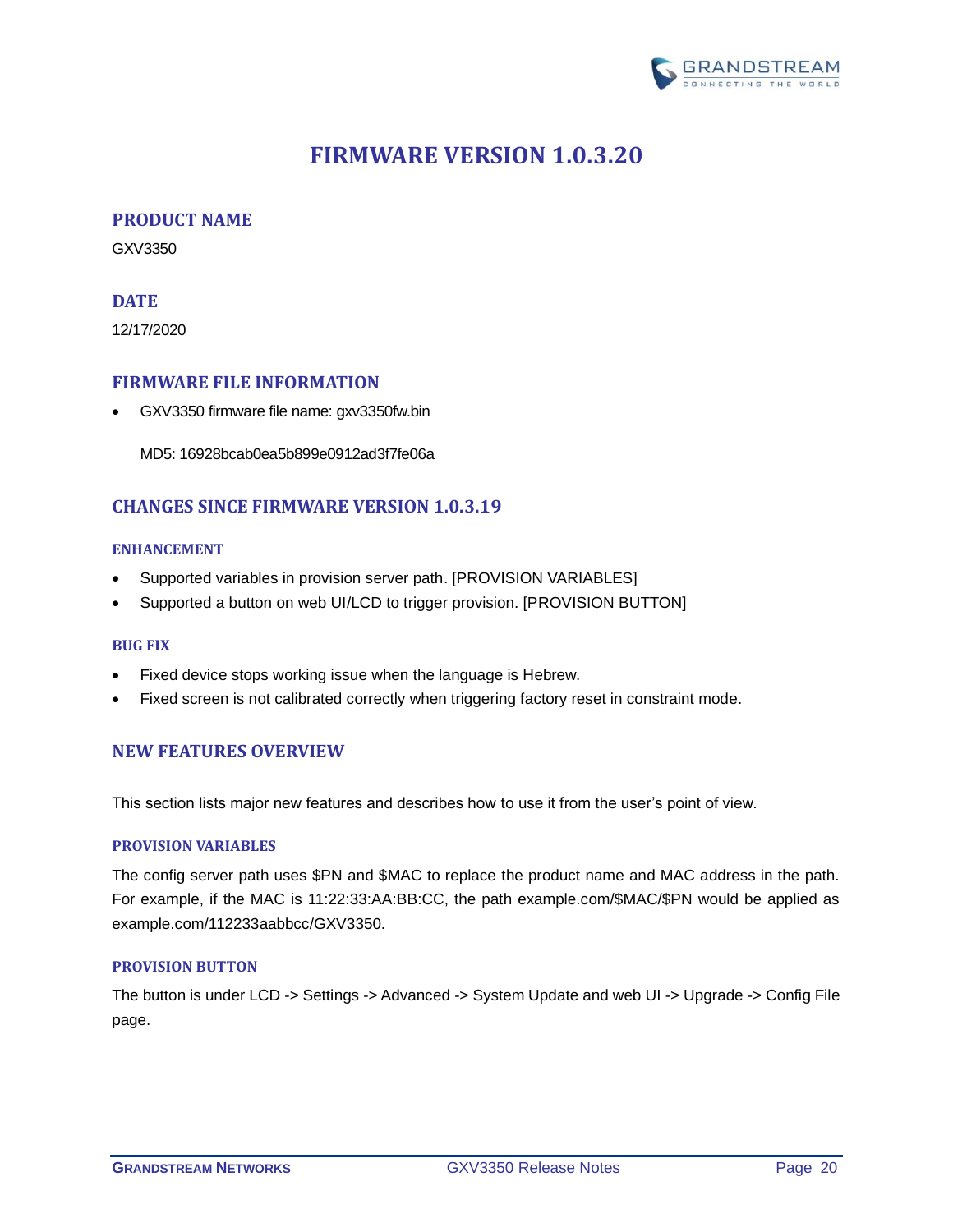

| System Update        | $\frac{1}{2}$ $\frac{1}{2}$ ( $\frac{1}{2}$ 19:33) |
|----------------------|----------------------------------------------------|
| <b>System Update</b> | O                                                  |

# GXV3350

Version Number1.0.3.20

**Detect new version** 

**Start provision**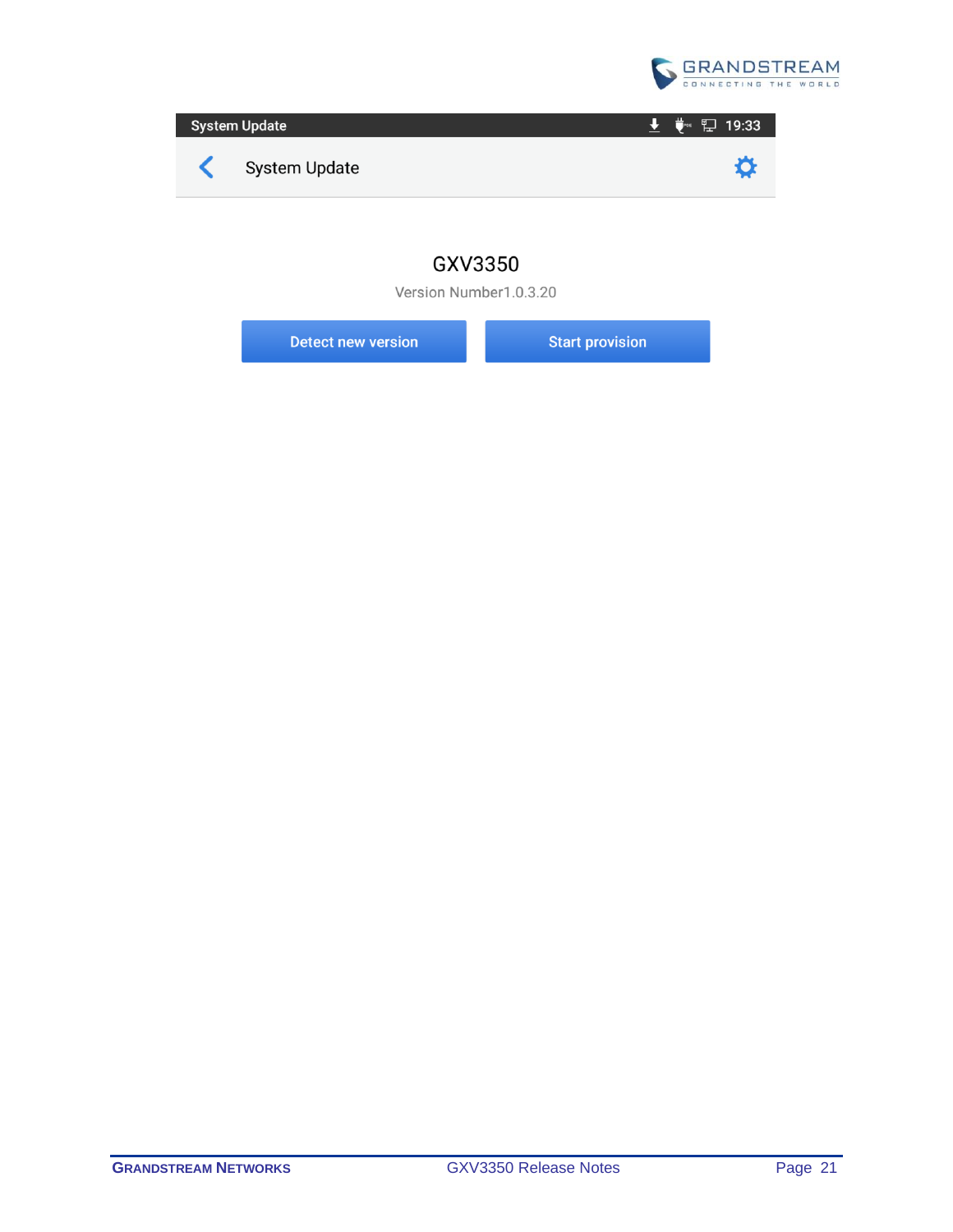

## <span id="page-21-1"></span><span id="page-21-0"></span>**PRODUCT NAME**

GXV3350

# <span id="page-21-2"></span>**DATE**

08/28/2020

## <span id="page-21-3"></span>**FIRMWARE FILE INFORMATION**

• GXV3350 firmware file name: gxv3350fw.bin

MD5: efcd9fe6f32c55d6ceac0ba9f52cefb0

## <span id="page-21-4"></span>**CHANGES SINCE FIRMWARE VERSION 1.0.3.18**

## <span id="page-21-5"></span>**ENHANCEMENT**

- Improved the LCD display format.
- <span id="page-21-6"></span>• Supported and improved compatibility with GUV300x headsets.

#### **BUG FIX**

- Fixed issues in multicast paging.
- Fixed device fails to ring via the speaker when "Always Ring Speaker" is enabled.
- Fixed device fails to go to idle screen after the handset goes on hook from a dialing out.
- Fixed device fails to end/answer the call on redundancy server.
- Fixed device performs extra failover retrials to dial out over IPv6.
- Fixed device fails to register on reboot on BroadSoft platform.
- Fixed device sends duplicate signal for shared call line seize.
- Fixed device switching between SRTP calls would cause no audio issue.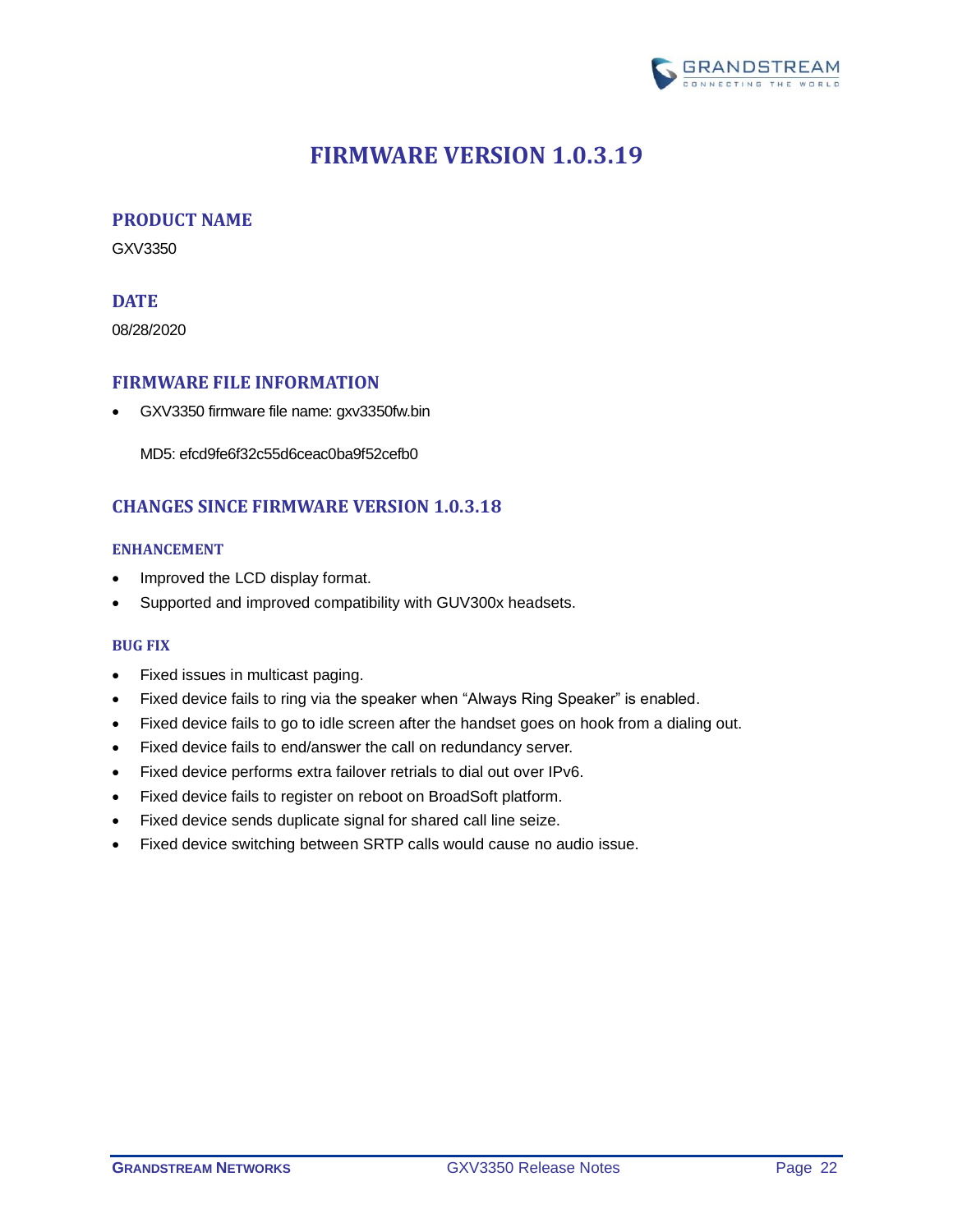

## <span id="page-22-1"></span><span id="page-22-0"></span>**PRODUCT NAME**

GXV3350

# <span id="page-22-2"></span>**DATE**

05/28/2020

## <span id="page-22-3"></span>**FIRMWARE FILE INFORMATION**

• GXV3350 firmware file name: gxv3350fw.bin

MD5: caa563d2c086159e83203148983e5944

## <span id="page-22-4"></span>**CHANGES SINCE FIRMWARE VERSION 1.0.3.13**

## <span id="page-22-5"></span>**ENHANCEMENT**

- Added Warsaw, Berlin, Dublin time zone in Date & time settings.
- Added the settings to display the preview or door button for incoming GDS calls. [\[DOOR FEATURES\]](#page-24-1)
- Added Telefonica Spain special feature.
- Added Register Before DNS SRV Fail-over for accounts. [\[REGISTER BEFORE DNS SRV FAILOVER\]](#page-24-2)
- Added Preferred Non-Interleaved Mode to Packetization Mode. [\[PREFERRED NON-INTERLEAVED](#page-24-3)  [MODE\]](#page-24-3)
- Updated RTP timeout (s) valid range to 0 or 6 to 600.
- Supported ';' in Programmable key DTMF type.
- Hid the video call button when video call is disabled.
- Improved the display for web UI Diagnosis debug page.
- Added "Disable Removal of Desktop Widgets", "Screensaver type" and "clock screensaver" configuration to GUI config tool.
- Added band selection for WiFi settings.
- Added enabling video call function and call waiting for accounts separately. [\[ACCOUNT VIDEO CALL](#page-24-4)  [AND CALL WAITING\]](#page-24-4)
- Added Network Settings -> Advanced -> remote control settings. [\[REMOTE CONTROL\]](#page-27-1)
- Improved the Dial Plan length limit to 4096.
- Added quick DTMF feature for outgoing/incoming call from web UI -> Value-added Service. [QUICK [DTMF\]](#page-25-0)
- Added settings to adjust ringtone/media/alarm volumes. [\[WEB AUDIO CONTROL\]](#page-26-0)
- Added Callee ID Display for account call settings. [\[CALLEE ID DISPLAY\]](#page-26-1)
- Supported playing ringback on the remote side when the device is previewing incoming call.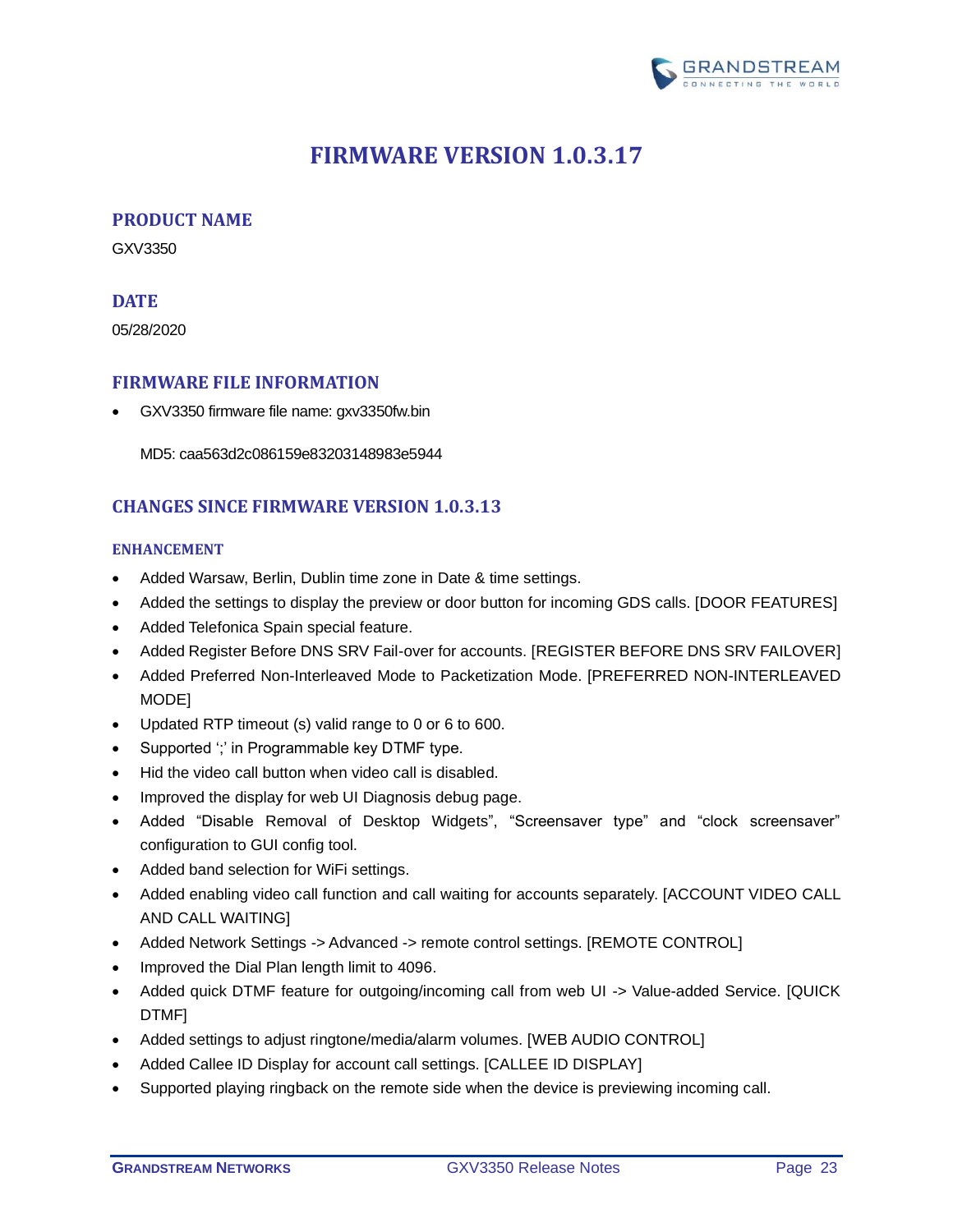

- Added "Hide User Info for Video Call" in web UI phone general settings. [\[VIDEO CALL INFO](#page-27-0)  [HIDDING\]](#page-27-0)
- Updated some web UI tooltips.
- <span id="page-23-0"></span>• Supported IPv6 in "RTCP Destination".

### **BUG FIX**

- Fixed device dials one-time call waiting feature codes errors.
- Fixed Programmable Key display issue for multiple Eventlist BLF URLs are configured.
- Fixed invalid DNS server may cause system crash issue.
- Fixed one-click debugging still display ongoing when there is no storage space on the phone.
- Fixed device does not display an error prompt when dialing a special character.
- Fixed some issues in Contacts app such as allowing adding new contacts when the limit is reached, copying contacts detail incorrectly, search bar get shortened after changing language from web UI, etc.
- Fixed HDMI icon display issue when device initiates a call by pressing speaker button.
- Fixed some issues in File Manager app such as no popup for entering new folder name, select all is available for an empty folder, search result does not highlight special characters, etc.
- Fixed LDAP search result can be saved even the name is empty.
- Fixed some issues in Programmable Key app such as cannot add deleted conference member back, abnormal switch to the app after calls, including error codec in a conference call, etc.
- Fixed FTP directory display abnormality.
- Fixed device enters LCD editing mode when pressing menu softkey from screen off.
- Fixed some issues regarding GBX20 connection such as Programmable Key does not synchronize from GBX20 removal, page display issues, display error when frequently clicking 2 keys, fails to synchronize account registration info, etc.
- Fixed the string display overlap issue when the device enters a UCM conference.
- Fixed device fails to save prefix programmable key update from web UI.
- Fixed media channel switching issue when the device is connected to HDMI but disables the HDMI sound.
- Fixed device fails to input DTMF via Bluetooth connecting to a cellphone.
- Fixed door button display issue when two accesses are configured.
- Fixed device fails to Bluetooth accept a contact containing special characters.
- Fixed some security issues.
- Fixed SMS does not play notification tone when device turns screen on.
- Fixed quick tapping '#' button twice would count '#' as an input digit.
- Fixed device running issue when system storage is low.
- Fixed Russian language display issue.
- Fixed device crash issue and cannot end a conference call issue.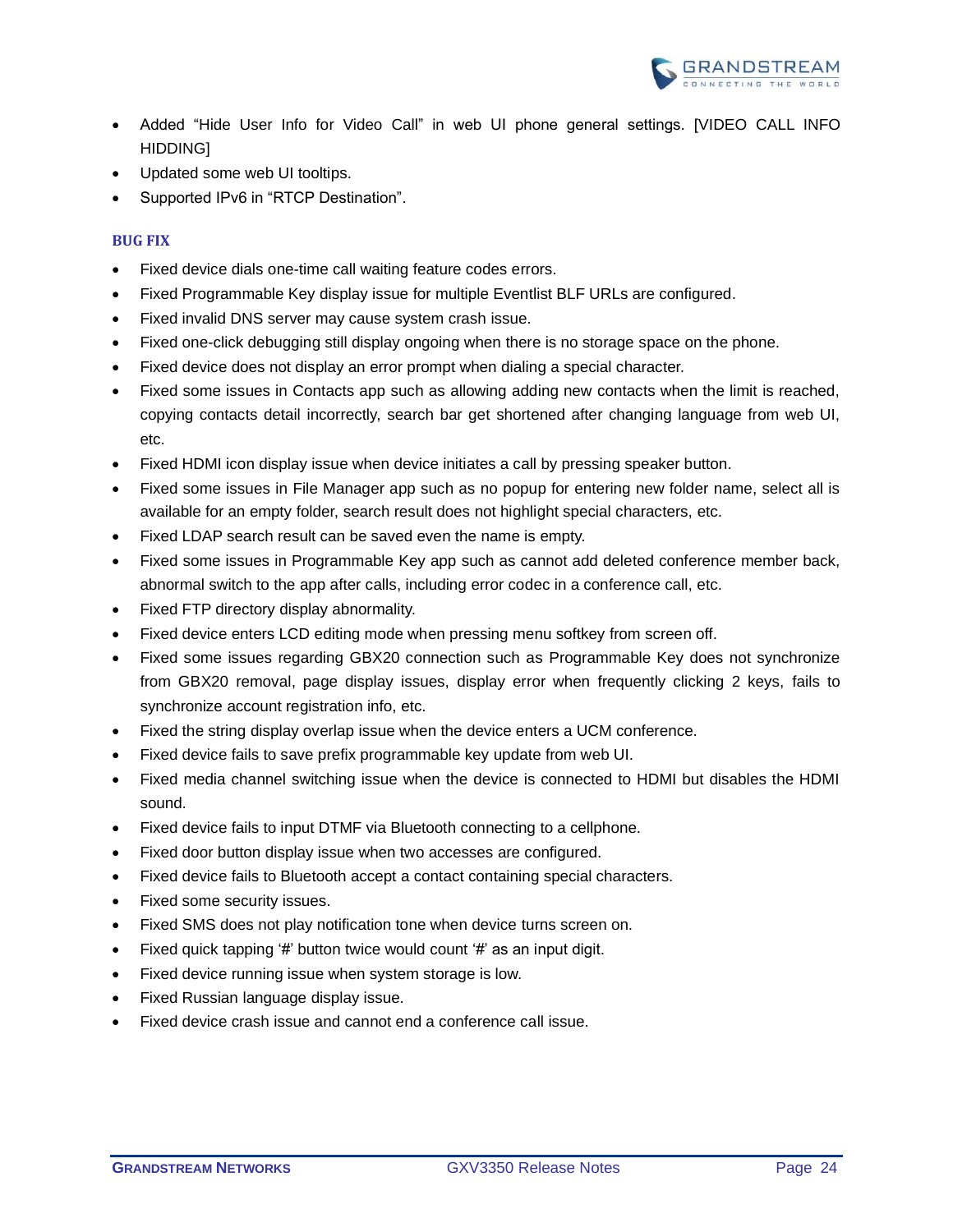

## <span id="page-24-0"></span>**NEW FEATURES OVERVIEW**

This section lists major new features and describes how to use it from the user's point of view.

#### <span id="page-24-1"></span>**DOOR FEATURES**

This part allows users to configure whether preview and door button is enabled for incoming GDS calls. This is under web UI -> Value-added services -> General Settings. Default value is on.

| Value-added Service | <b>General Settings</b>                 |      |  |
|---------------------|-----------------------------------------|------|--|
|                     |                                         |      |  |
|                     | Display Open Door Button when Calling ② | ✔    |  |
|                     | Enable Preview ②                        | ✓    |  |
|                     |                                         |      |  |
|                     |                                         | Save |  |

### <span id="page-24-2"></span>**REGISTER BEFORE DNS SRV FAILOVER**

Configures whether the account would send REGISTER before it applies to other DNS SRV addresses. It is in web UI -> Account Settings -> General Settings.

#### <span id="page-24-3"></span>**PREFERRED NON-INTERLEAVED MODE**

This allows the packetization mode to prefer non-interleaved mode first. If the other party does not support it, it will use Single NAL Unit for video encoding. It is in web UI -> Account Settings -> Codec Settings.

Packetization Mode (?)

Prefer Non-Interleaved Mode

### <span id="page-24-4"></span>**ACCOUNT VIDEO CALL AND CALL WAITING**

This allows users to enable video and call waiting specifically for certain account. The general configuration still exists for all accounts in web UI -> Phone Settings -> Call Settings. For each Account -> Call Settings, if set to "Default", the account will follow the general configuration. If set to "yes" or "no", it will only change the configuration for current account.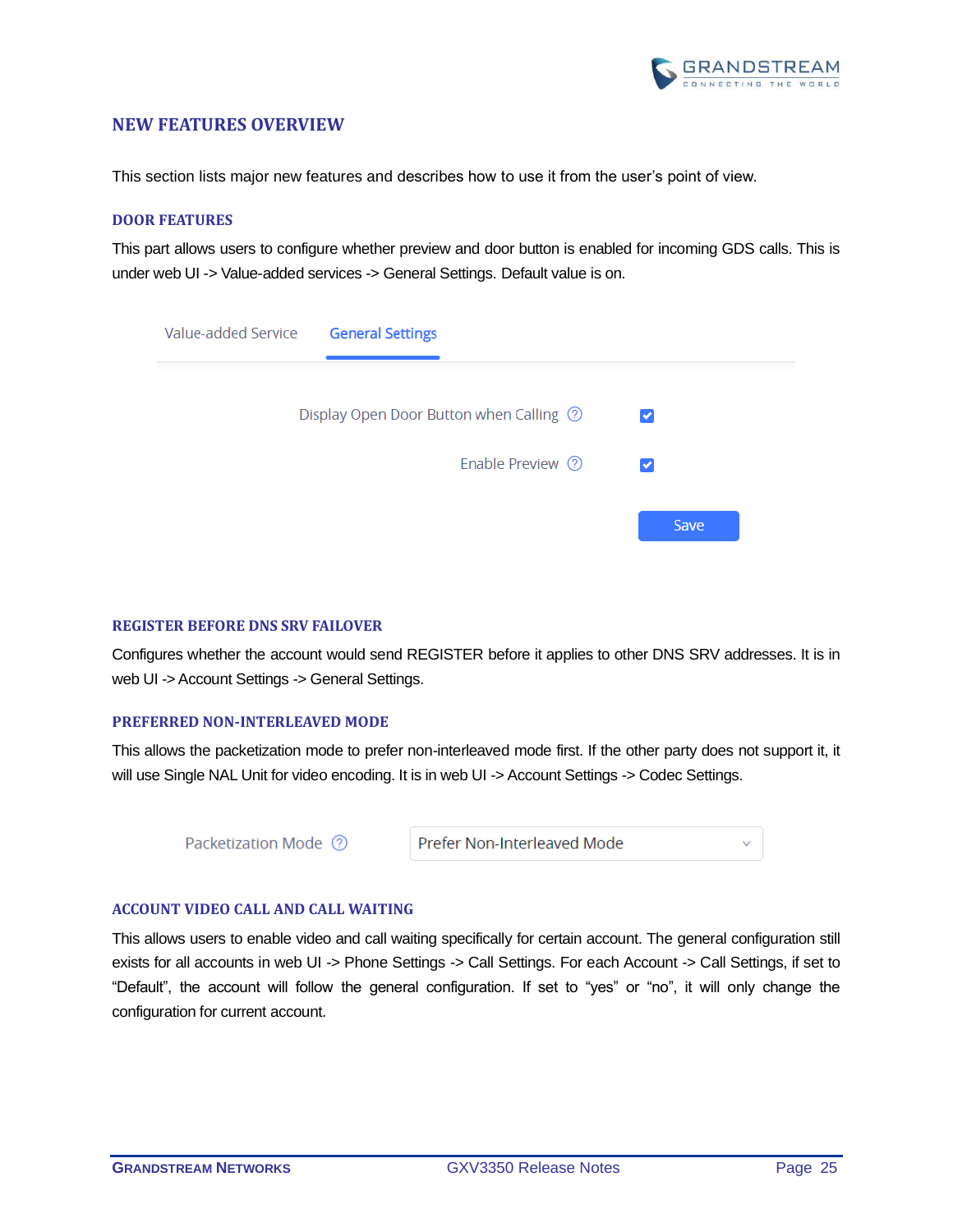

| <b>Call Features</b>  |                     |         |              |
|-----------------------|---------------------|---------|--------------|
|                       | Enable Video Call 2 | Default | $\checkmark$ |
|                       |                     |         |              |
|                       |                     |         |              |
| Enable Call Waiting 2 | Default             |         | $\checkmark$ |

#### <span id="page-25-0"></span>**QUICK DTMF**

This allows user to use button to enter DTMF. In web UI -> Value-added Services, create a service type for "DTMF", such as an example below.

| Service Type                   | DTMF                                   |
|--------------------------------|----------------------------------------|
| Display Name 2                 | Door                                   |
| DTMF Content 2                 | 123                                    |
| Display Condition <sup>7</sup> | Incoming/Outgoing Call<br>$\checkmark$ |
| Save                           | Cancel                                 |

Then the during the call, press the keypad on LCD to display and use the buttons, shown as below.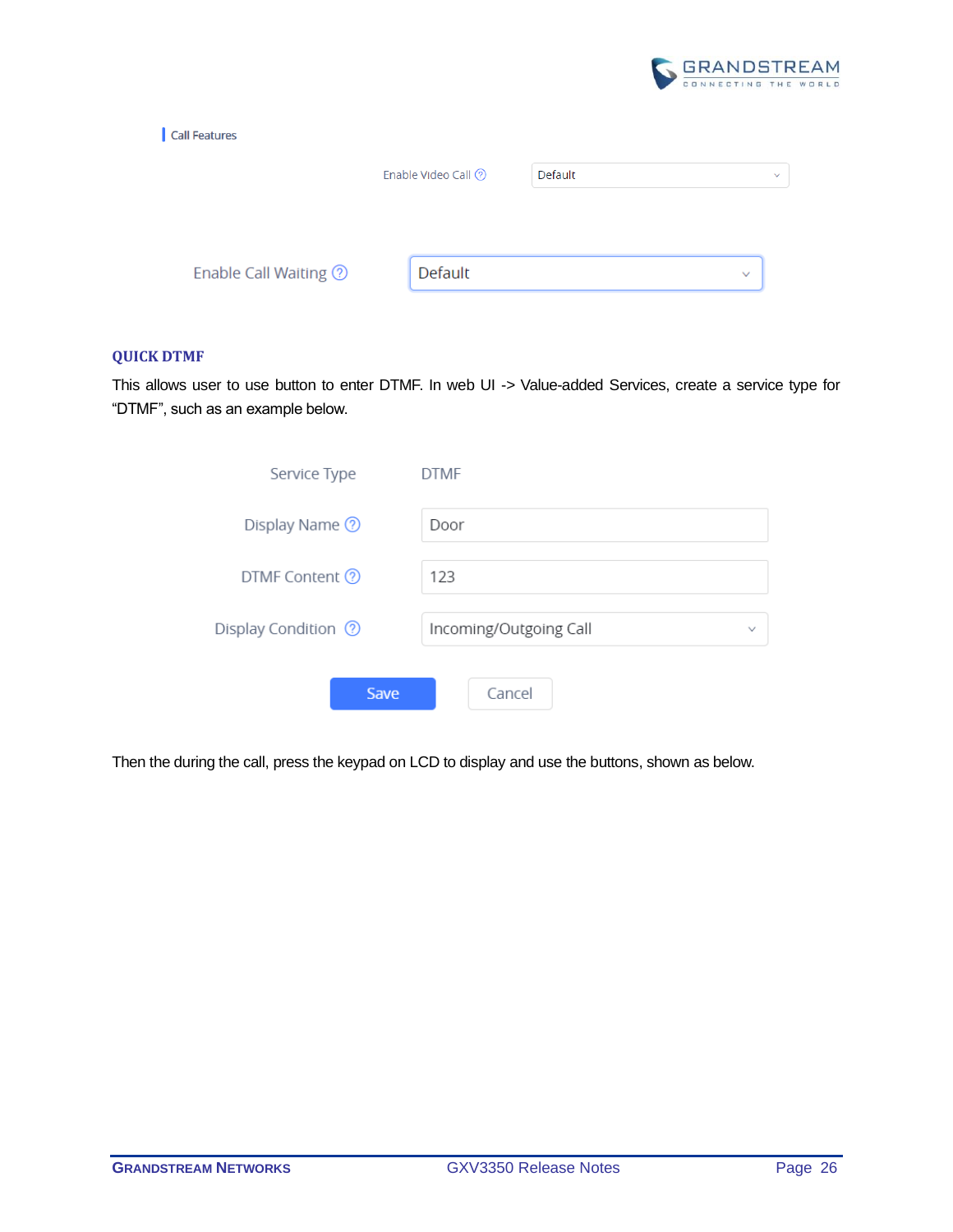

| Local (1004) |             |          |        |             |          |
|--------------|-------------|----------|--------|-------------|----------|
|              |             | Set DTMF |        |             |          |
|              | <b>GATE</b> |          | Door   |             |          |
|              |             |          |        |             |          |
|              |             |          |        |             |          |
|              |             |          |        | ٠           |          |
|              | Conference  | Hold     | Keypad | <b>More</b> | 00:00:05 |

#### <span id="page-26-0"></span>**WEB AUDIO CONTROL**

This allows users to adjust different volumes from web UI. This is in web UI -> System Settings -> Preferences -> Audio Control.

| Ringtone volume ② |  |
|-------------------|--|
| Media volume 2    |  |
| Alarm volume 2    |  |

#### <span id="page-26-1"></span>**CALLEE ID DISPLAY**

This allows users to configure the source of callee ID. If set to "Auto", if Privacy header is carried in 180 Ringing and the value is "id", "Anonymous" will be displayed on the phone; otherwise, the phone will update the callee ID in the order of P-Asserted-Identity Header, Remote-Party-ID Header and To Header. If set to "Disabled", the callee ID will be displayed as "Unavailable". If set to "To Header", the callee ID will not be updated and displayed as To Header. It is in web UI -> Account -> Call Settings.

| Callee ID Display ② | Auto            |  |
|---------------------|-----------------|--|
|                     | Auto            |  |
|                     | <b>Disabled</b> |  |
| Account Ringtone 2  | To Header       |  |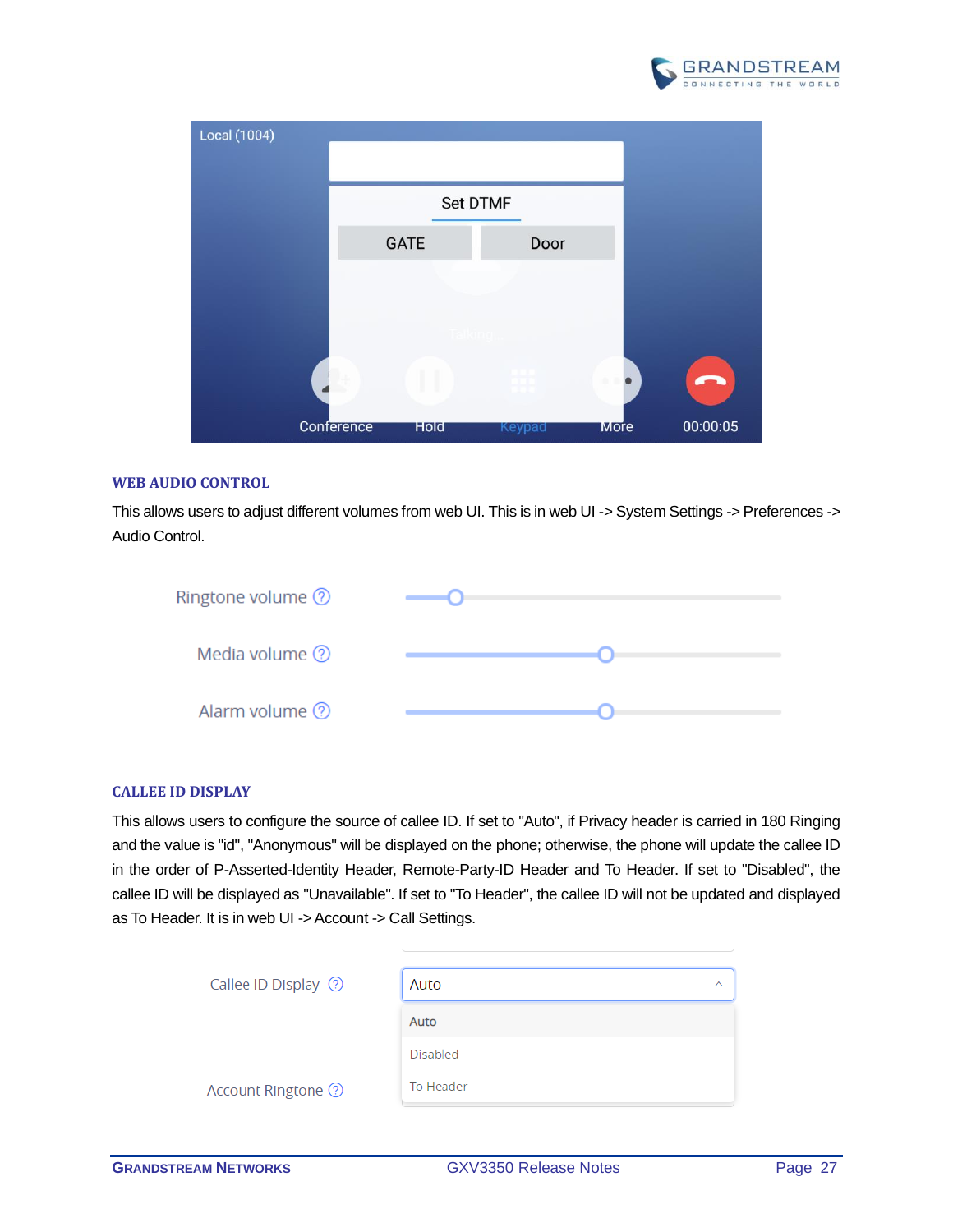

#### <span id="page-27-0"></span>**VIDEO CALL INFO HIDDING**

This allows users to configure whether user info will be display in video screen corner. It is in web UI -> Phone Settings -> General Settings.

Hide User Info for Video Call (?)

#### <span id="page-27-1"></span>**REMOTE CONTROL**

This allows action URL or CSTA control to send commands to device. It is in web UI -> Network Settings -> Advanced Network Settings. "Action URI Support" configures whether the phone is enabled to receive and handle Action URI request. "Remote Control Pop up Window Support" configures whether the phone is enabled to pop up allow remote control window. "Action URI Allow IP List" is a list of allowed IP addresses for receiving action URL.

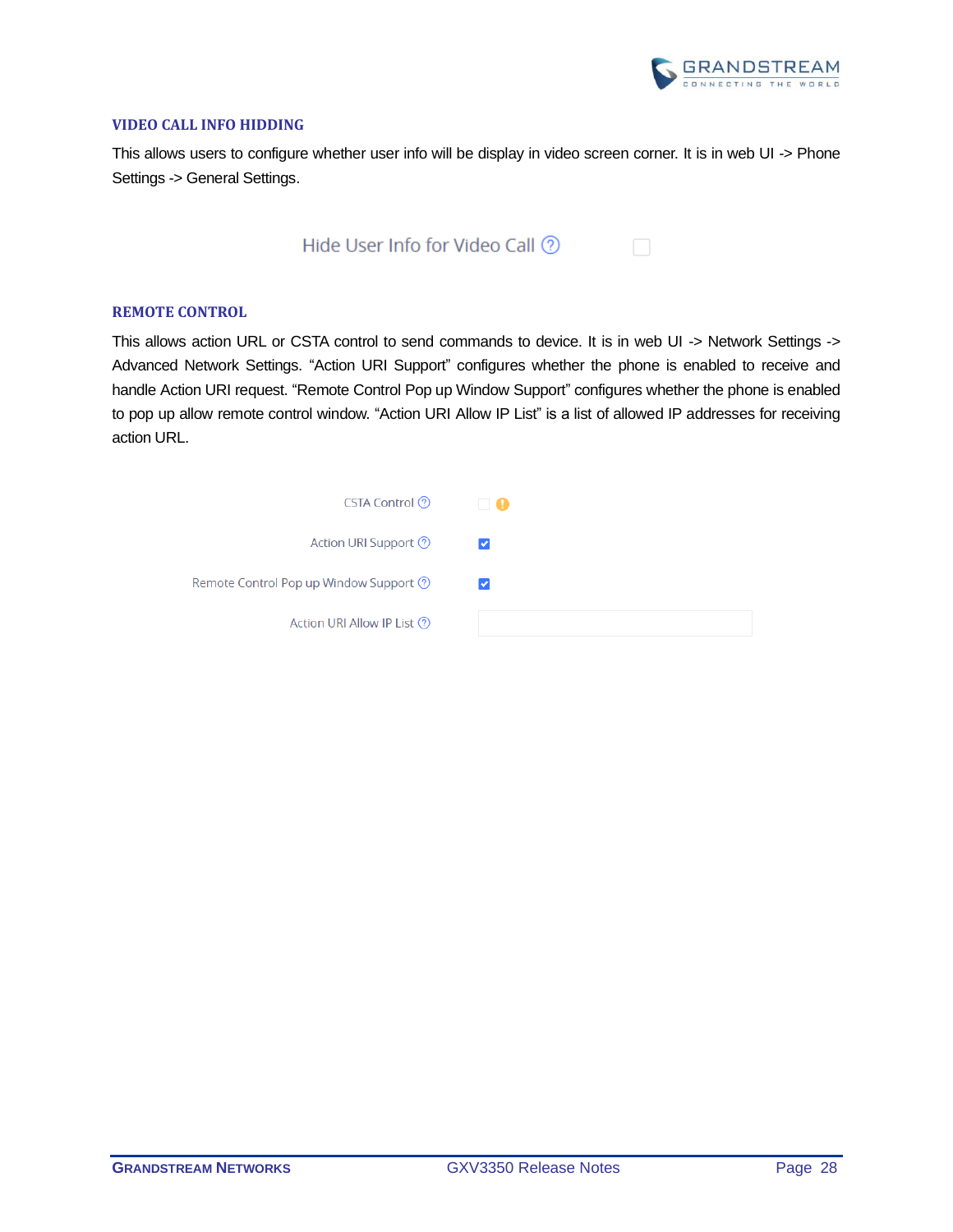

## <span id="page-28-1"></span><span id="page-28-0"></span>**PRODUCT NAME**

GXV3350

## <span id="page-28-2"></span>**DATE**

01/08/2020

## <span id="page-28-3"></span>**FIRMWARE FILE INFORMATION**

• GXV3350 firmware file name: gxv3350fw.bin

MD5: d4562777539e85ddf29571e21b91643c

## <span id="page-28-4"></span>**CHANGES SINCE FIRMWARE VERSION 1.0.1.8**

#### <span id="page-28-5"></span>**ENHANCEMENT**

- When the device is in a call, press the keypad would dial DTMF instead of making a new call.
- Device would display tips for Google Play downloading in GS Market.
- Added AutoAdjustScreen app to make third-party app display more friendly. [\[AUTO ADJUST](#page-28-8)  [SCREEN\]](#page-28-8)

## <span id="page-28-6"></span>**BUG FIX**

- Fixed GMS cannot run issue.
- Fixed Google Play crash issue.
- Fixed some issues when GBX20 is connected to the device, such as key mode cannot be edited, crash during call transfer or when "Enable Transfer via Non-Transferable Key" is enabled.
- <span id="page-28-7"></span>• Fixed some LCD display issues.

## **NEW FEATURES OVERVIEW**

This section lists major new features and describes how to use it from the user's point of view.

#### <span id="page-28-8"></span>**AUTO ADJUST SCREEN**

This app is running in background and automatically triggered when the user opens third-party app, such as YouTube, Skype, Zoom, Teams, etc, so that app layout would be correct. When the user goes back to the LCD desktop, the app adjusts the screen back to normal.

The notification would show as below: